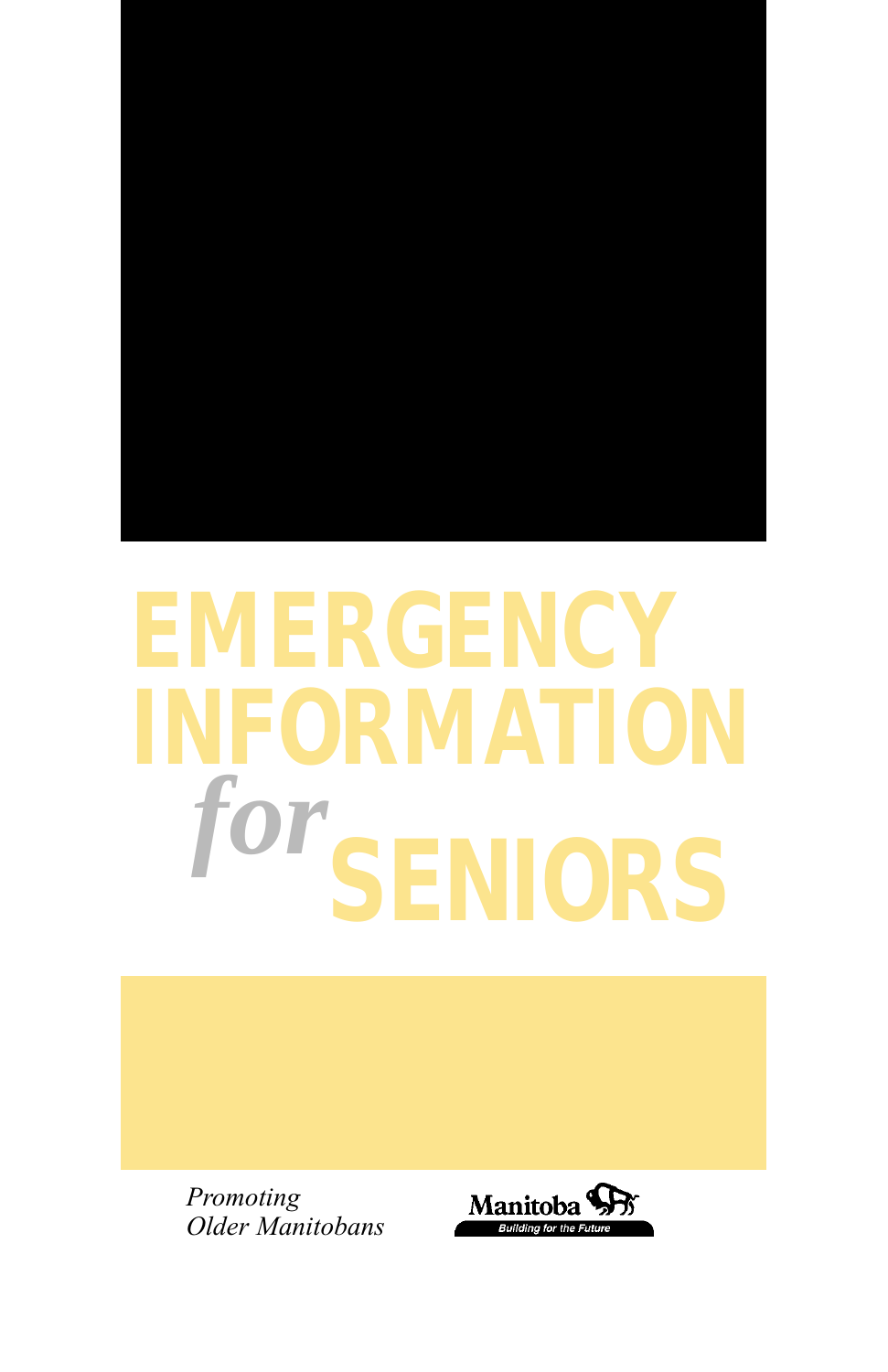**Manitoba Seniors and Healthy Aging Secretariat would like to acknowledge the assistance provided by the Manitoba Emergency Management Organization (EMO) in preparing this valuable booklet.**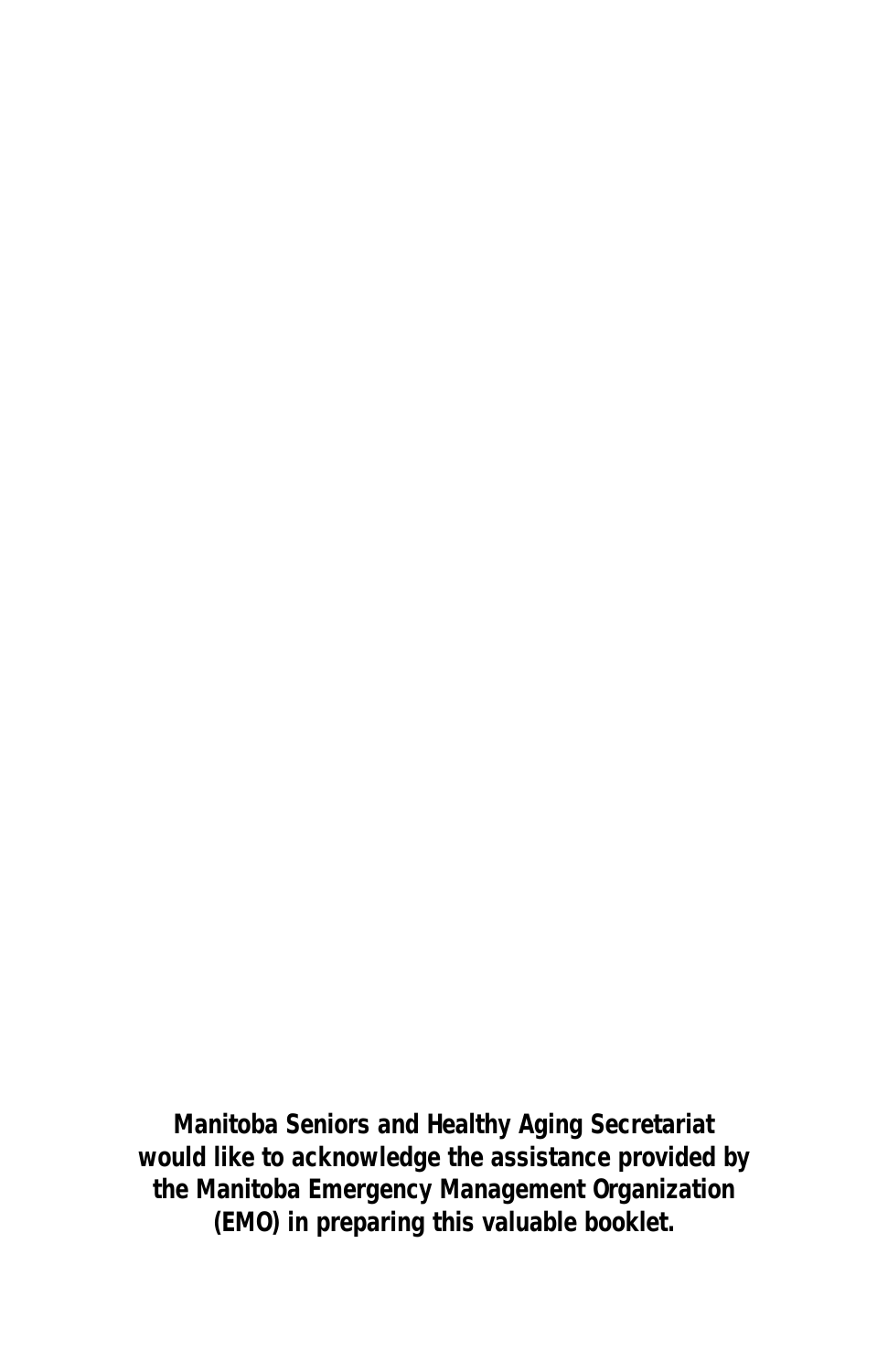# **TABLE OF CONTENTS**

| Emergency Response Information Kit (E.R.I.K.)25 |  |
|-------------------------------------------------|--|
|                                                 |  |
|                                                 |  |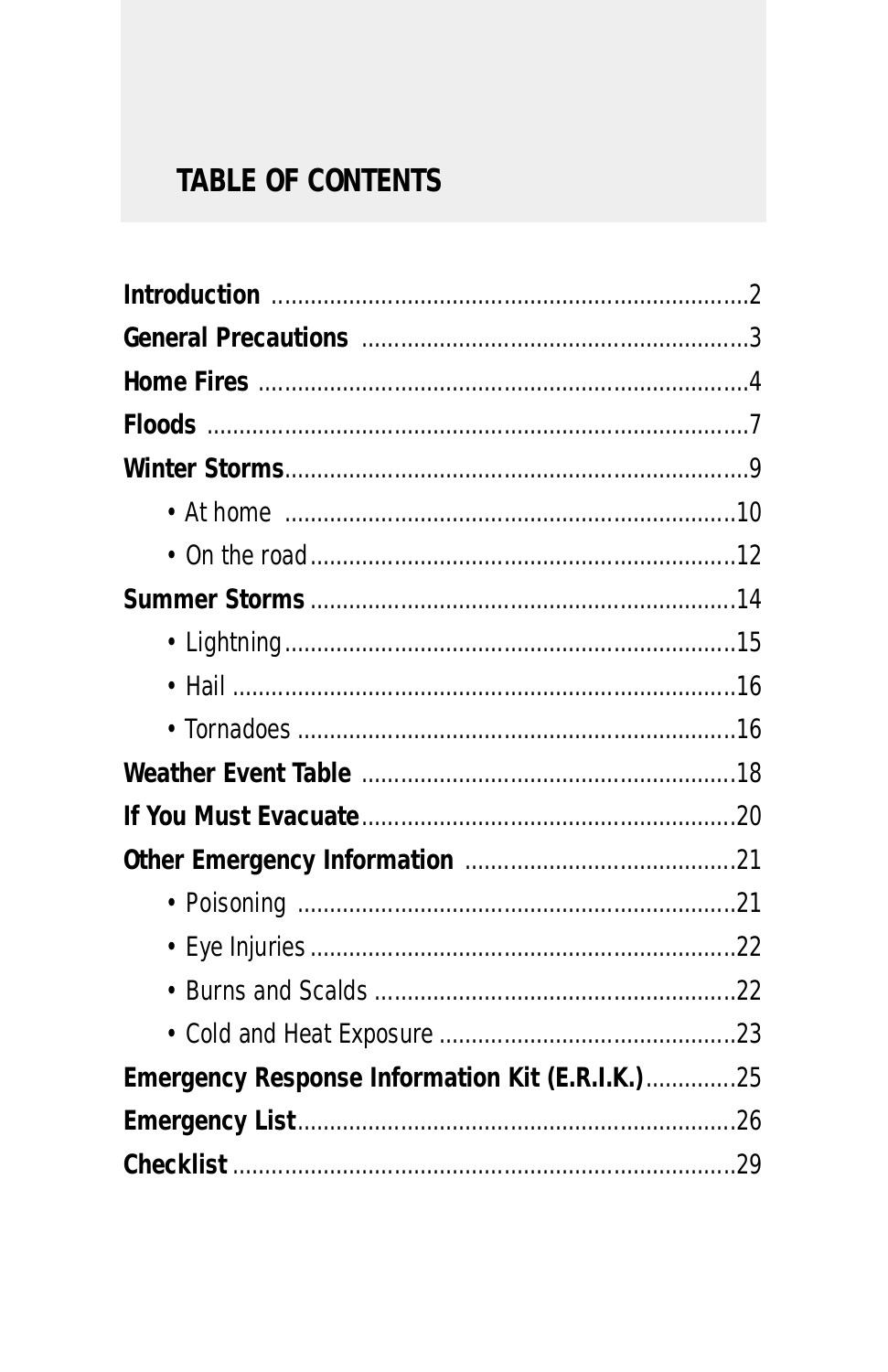**INTRODUCTION**

*Emergency situations such as fires, floods and severe storms can be hazardous for anyone. As a senior, you may be at additional risk. This booklet provides some suggestions to help you be more prepared for emergencies should they occur.*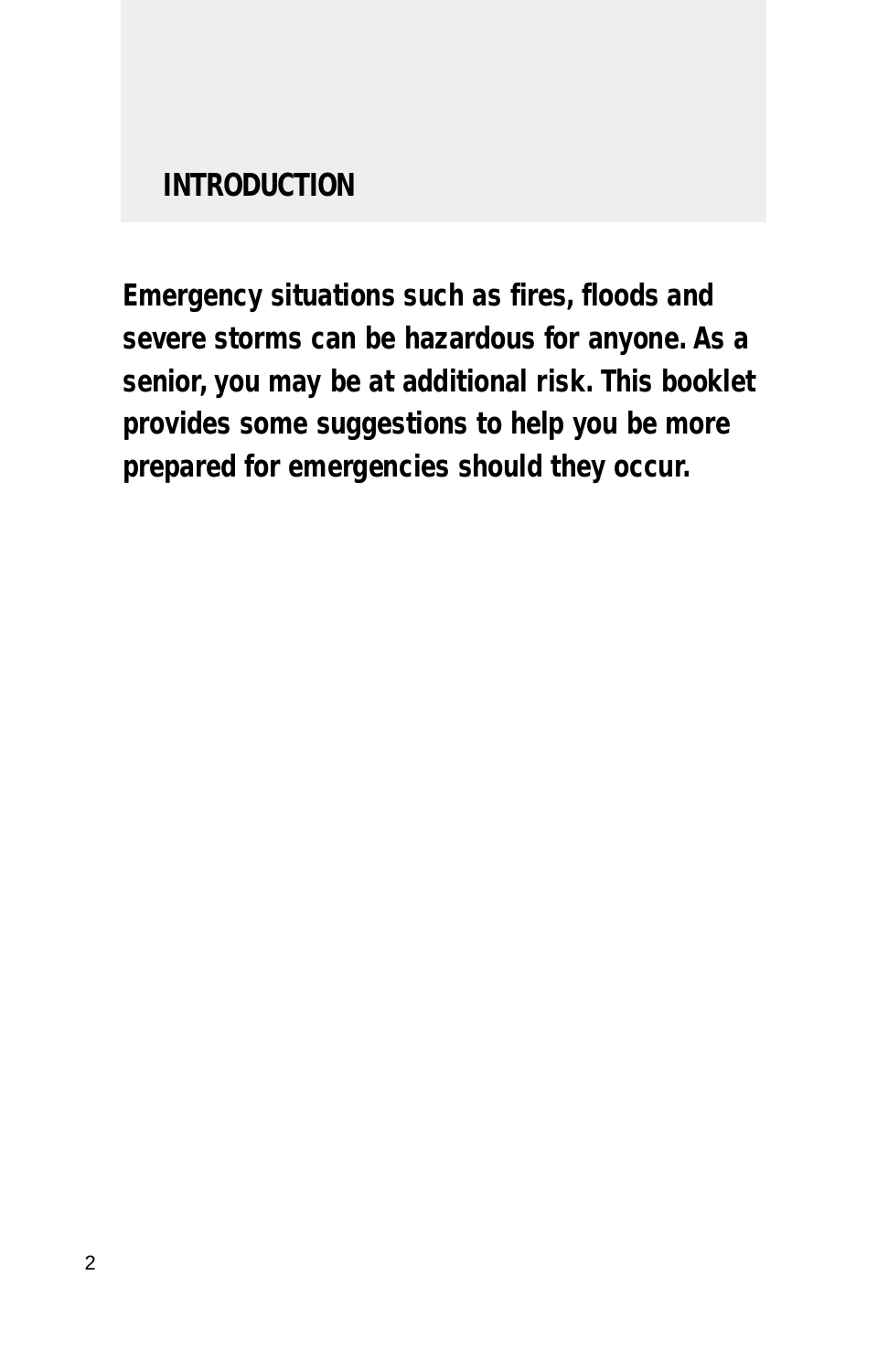## **GENERAL PRECAUTIONS**

- **Know local dangers** Become familiar with hazards common to your area, i.e., floods, tornadoes, severe winter storms, etc.
- **Know home hazards**  Learn to check for possible hazards in your home (see Home Fires section) and take all reasonable precautions. Plan an escape route from each room and ensure each is clear of obstacles. Post emergency phone numbers near your telephone.
- **First aid**  Develop your skills to respond to emergencies and accidents. Take courses in First Aid, Cardiopulmonary Resuscitation (CPR), etc.
- **Emergency kit** Have an emergency kit in your home. A list of suggested items to include in your kit is located at the back of this booklet.
- **Buddy system** If you live alone or have disabilities, it's a good idea to have a neighbour, friend or relative to act as your "buddy." Their role is to alert you to any impending danger and to know your capabilities. You and your buddy should keep in touch regularly. You may also want to have a back-up buddy, in case your first buddy is unavailable.
- **Self-assessment** Only you know what you can and can't do, and what your needs are. You may wish to complete the emergency list at the end of this booklet. Keep it in a safe and readily accessible place in the event of an emergency.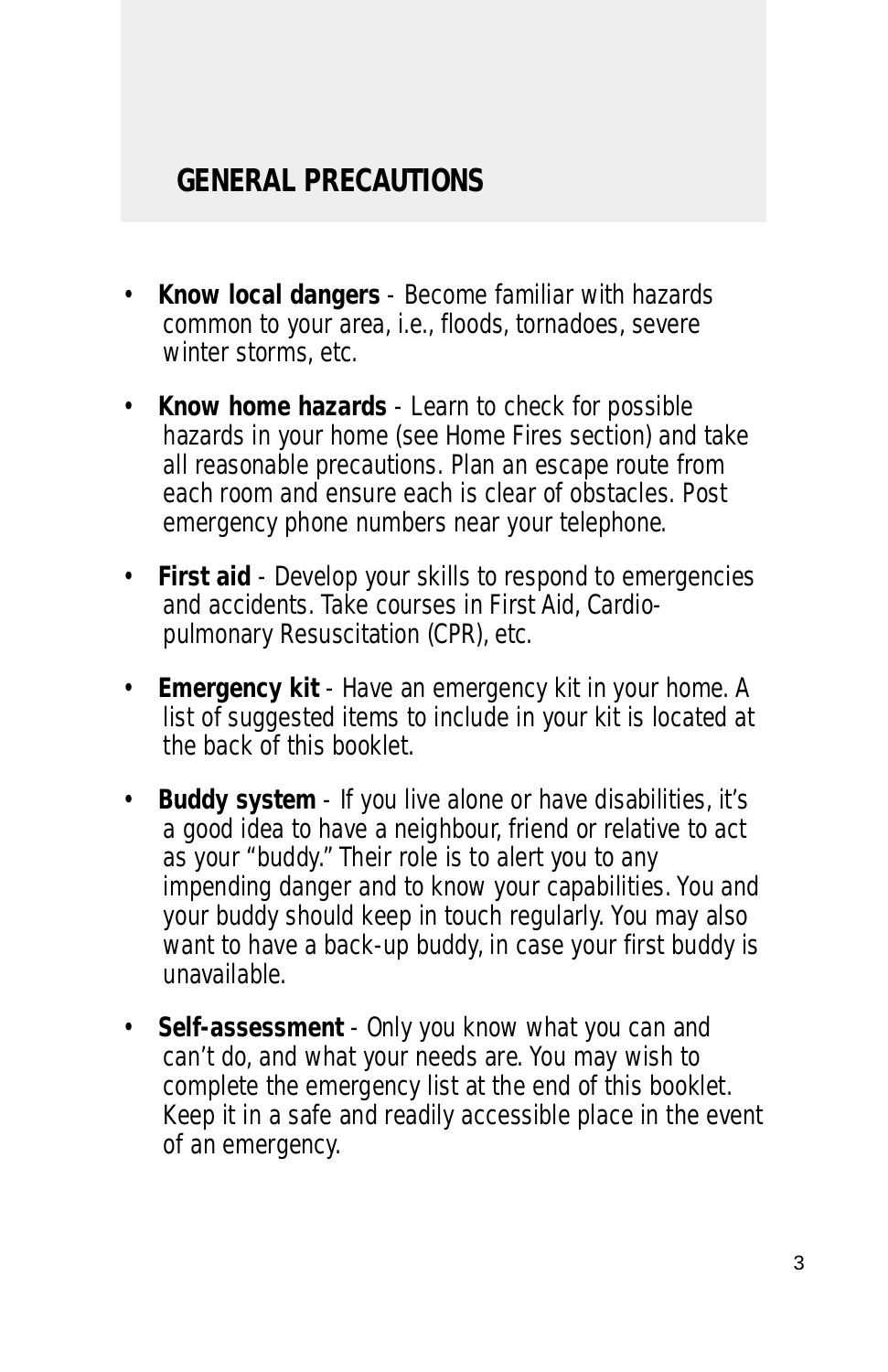## **HOME FIRES**

# *Whether you live in a house, apartment, condominium or other dwelling, there are several precautions you should take to prevent a fire in your home.*

- Have a 10 lb. ABC class fire extinguisher in good working order, preferably in the kitchen as this is where many fires start.
- Ensure you are trained on the proper use of the fire extinguisher.
- Install smoke alarms in your home and test them regularly.
- Have your furnace or heating system checked annually by a service company.
- Keep stove surfaces free of clutter and built-up grease. Never leave cooking unattended.
- Ensure there is nothing flammable (such as clothing, curtains, furniture) close to any stove, heater or fireplace. Portable/space heaters should be kept at least one meter (3ft.) from everything.
- If you have a working fireplace, have your chimney cleaned and checked regularly.
- Clean rubbish from your attic, basement, garage and closets.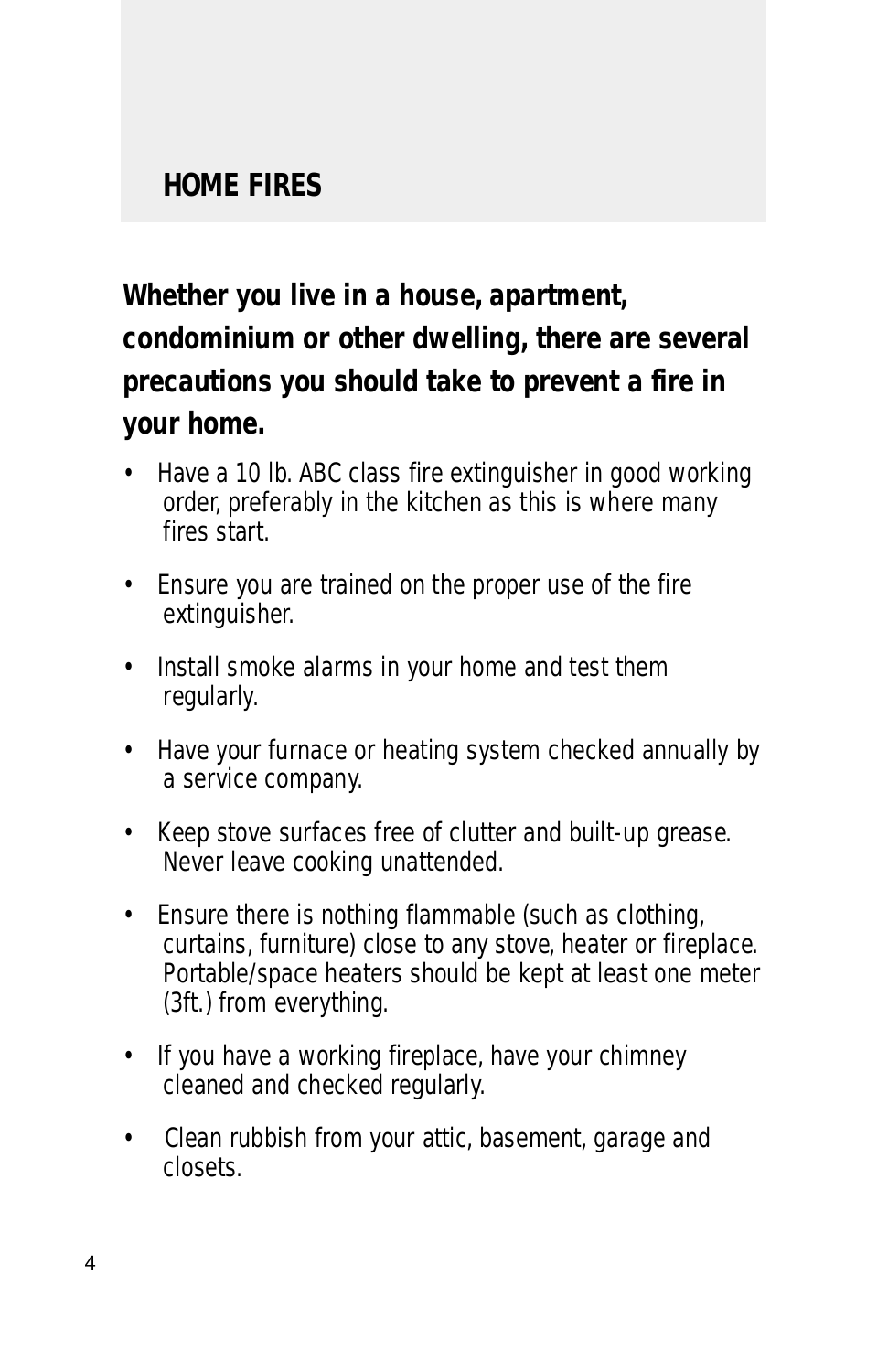## **HOME FIRES**

- Store gasoline and other flammable liquids in safety containers in an outside shed or garage, away from heat sources.
- Check electrical cords and plugs for appliances, lamps and other equipment to ensure they are in good condition.
- Do not connect too many appliances to a single electrical outlet or circuit.
- Never smoke in bed or when you are on medication that could make you drowsy or disoriented.
- Clean accumulated fluff from dryer regularly.
- Change your furnace filter regularly.
- Ensure you have the right size fuses for each circuit in your fuse box.
- If you have a television roof antenna, make sure it is properly grounded and can't fall across power lines.
- Plan a fire escape route from your home.
- With your family or friends, choose a location near your home to meet in case of fire or a fire drill (if you live in an apartment).
- Check with the building superintendent to find out what the evacuation and fire escape plan is for your building.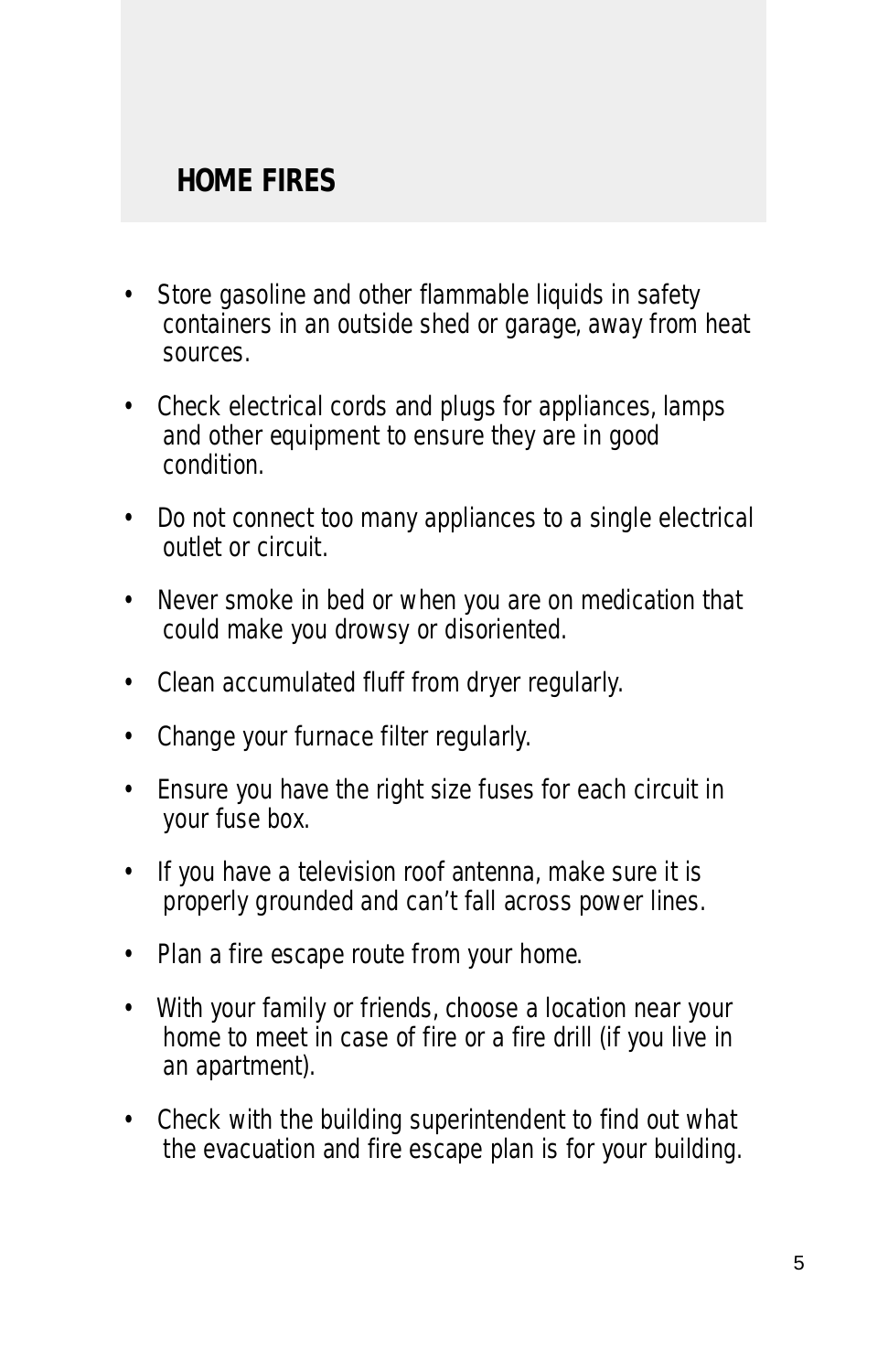## **HOME FIRES**

#### *In case of fire in your home:*

- In the event of a fire, leave immediately through the nearest exit. Once outside or in a safe location, call the fire department and alert neighbours.
- Before opening any door, feel to see if it is hot and look for smoke seeping around it. If you observe either, use another exit.
- If smoke begins to fill the room, stay close to the floor. The air will be more breathable there since smoke rises.
- If there is no safe exit, move to the room furthest from the fire with a window accessible from the outside. Shut the door and stay by the window. Open the window slightly or try to break a small section. If there is a phone in the room, call the fire department and alert the neighbours.
- Use a piece of clothing, whistle, flashlight or your voice to attract attention. Direct rescuers to where you are.
- If you are in an apartment building with an elevator, use the stairs to leave the building. Never use an elevator when there is a fire in the building.
- Once evacuated, do not return home until you have been told by police or fire officials that it is safe to do so.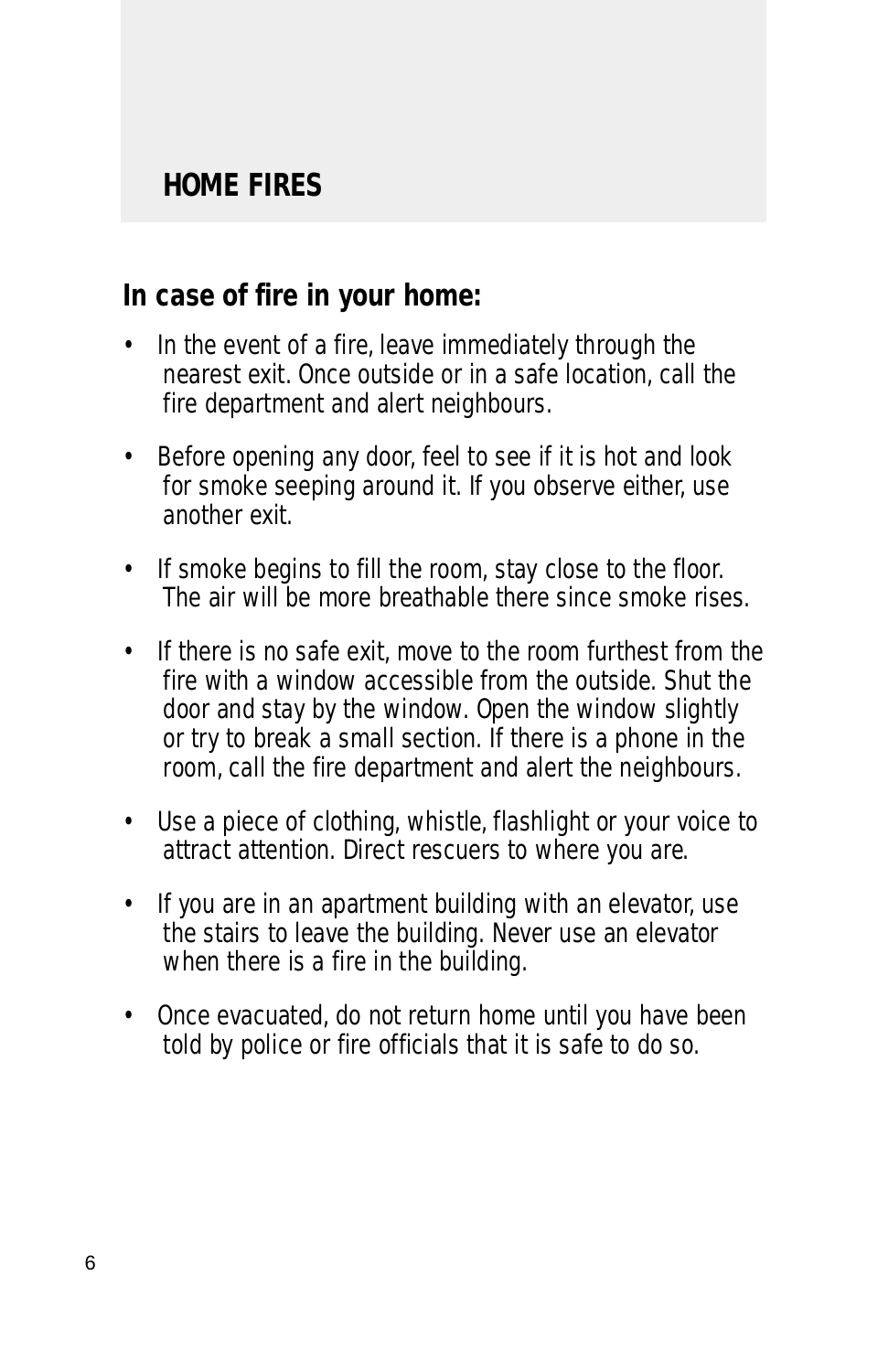# **FLOODS**

*Floods can occur anywhere in Manitoba, caused by various events from sewer backups and broken watermains to seasonal flooding of rivers and streams. Become familiar with the history of flooding in your area, and take the following precautions:* 

- Improve the drainage on your property by sloping grounds away from your house and extend downspouts three to six feet away from the house.
- Prepare plugs for basement drains and install valves to your sewage pipe to respond to sewer back-ups.
- Buy sump pumps to remove water from your basement.

## *When a flood warning has been issued for your area:*

- Install basement drain plugs.
- Store an adequate supply of drinking water in case tap water becomes contaminated.
- Remove all chemicals from the basement and move personal belongings to upper floors.
- Install pumps, if you have them.
- Disconnect eavestroughs that drain into sewer.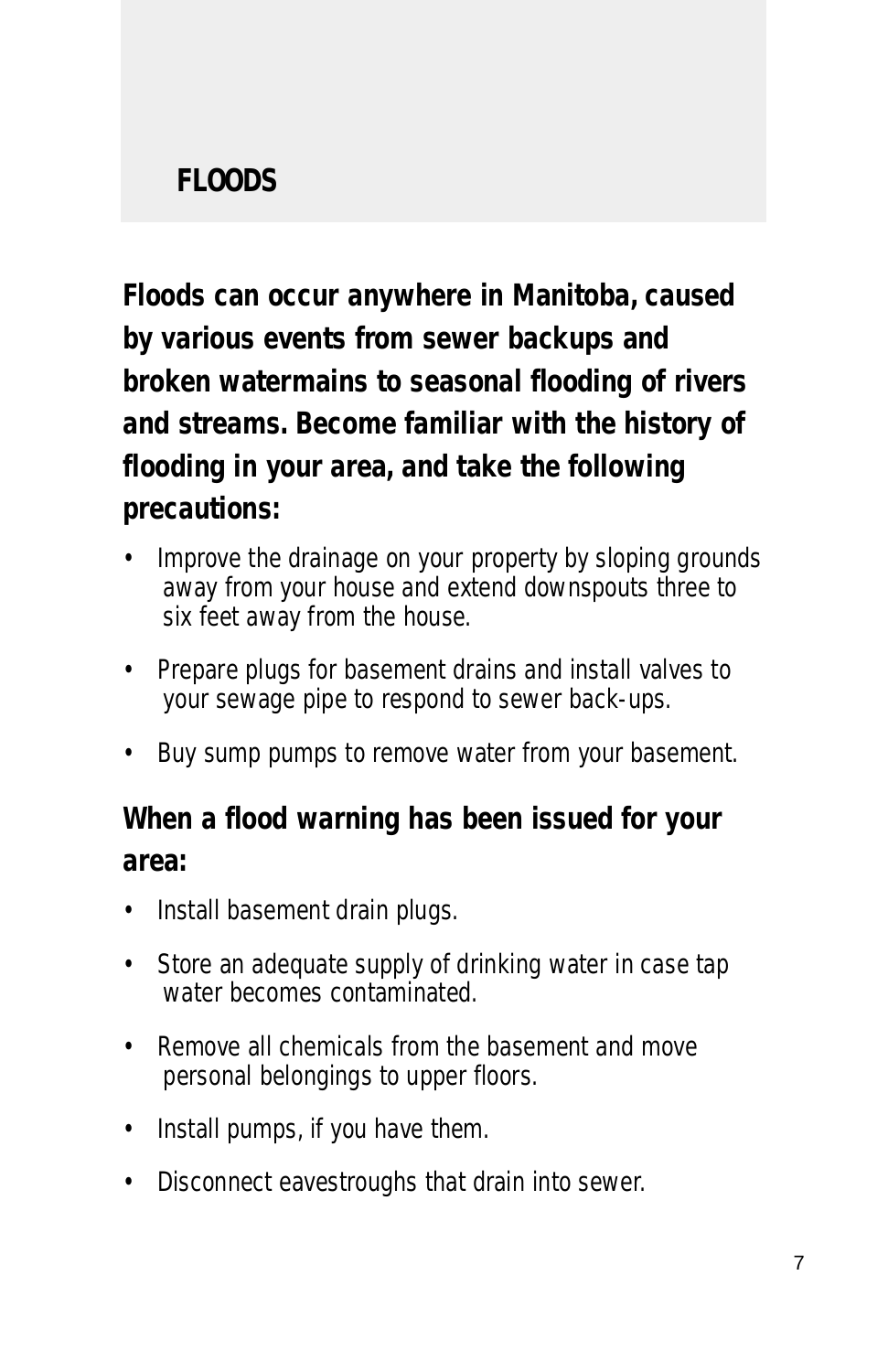# **FLOODS**

## *If your home or property has been flooded:*

- Turn off electrical furnace and shut off outside gas valves.
- Turn off electrical power (do not touch the switch while standing on wet surface - if necessary, use a dry piece of wood).
- Boil or purify your drinking water if you suspect it is contaminated (you can use purification tablets or a bleaching compound).
- Add 2.5 litres of disinfectant (bleach) to basement flood water every two or three days.
- Listen for local instructions on a battery-powered radio.
- Pump out water from basement as required.

**AFTER THE FLOOD:**

Once flood waters have receded and you have returned home, you should ensure:

- The electrical systems and furnace are professionally inspected before using;
- The water supply is tested for contamination, particularly if water source is a well; and
- Taps, plumbing fixtures, drains and all flooded areas are cleaned and disinfected.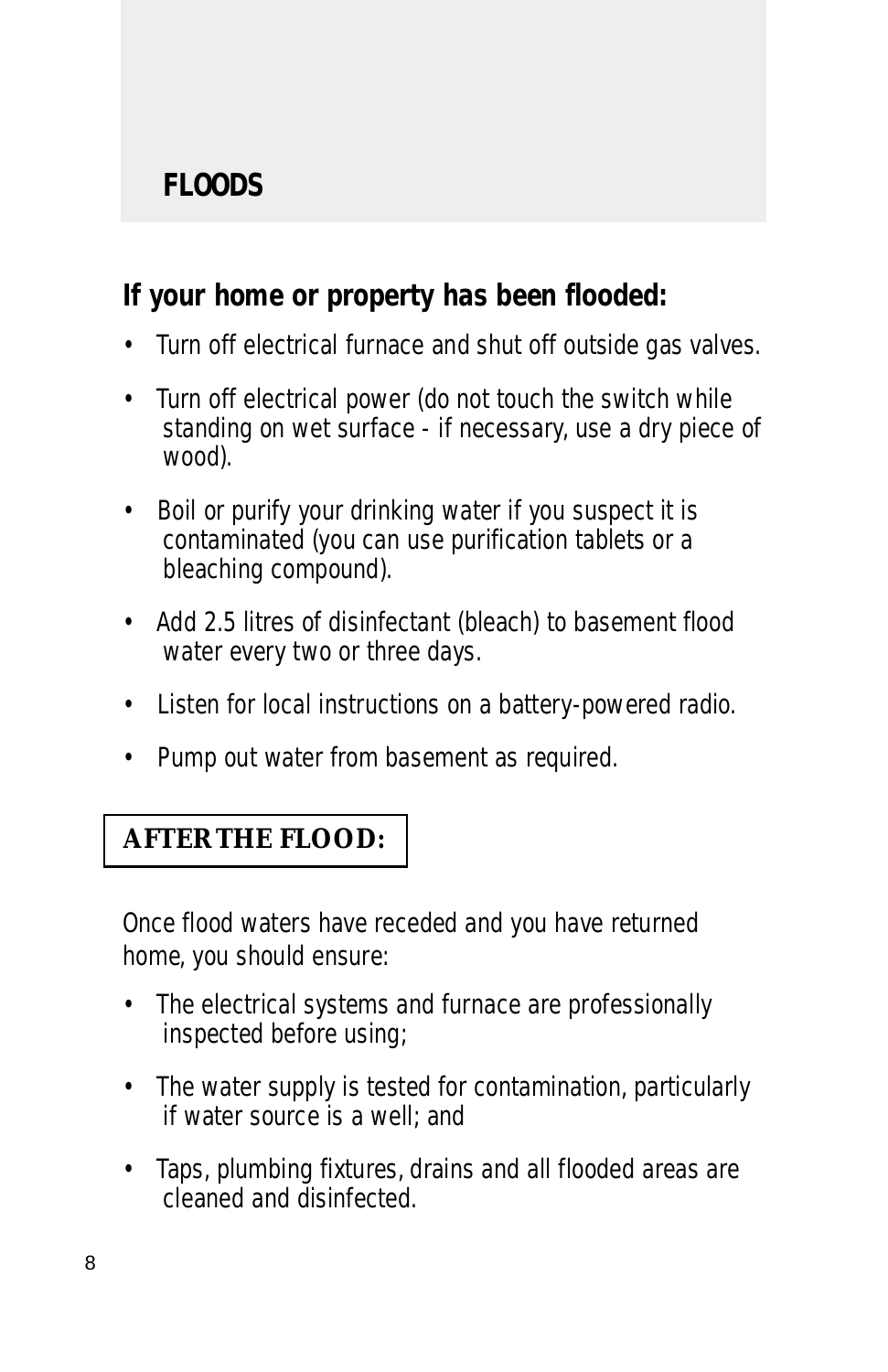*Winter weather conditions can become severe or hazardous with little warning. When this happens, power and heating systems can fail suddenly, endangering your home and family. Severe weather also makes driving more dangerous than usual. The following precautions and guidelines can help you prepare for such conditions.*

- Become familiar with the types of winter storms common in your area.
- Blizzards are a combination of falling, drifting snow and high winds, with visibility of less than one kilometre and temperature below -10°C.
- Ice storms bring freezing rain or drizzle that coats roads, trees and hydro lines, causing dangerous driving conditions and power failures.
- Heavy snowfalls are generally more than 10 cm of snow in less than 12 hours or 15 cm in 24 hours.
- A cold wave or snap is a rapid drop in temperature of 25°C or more within 18 hours.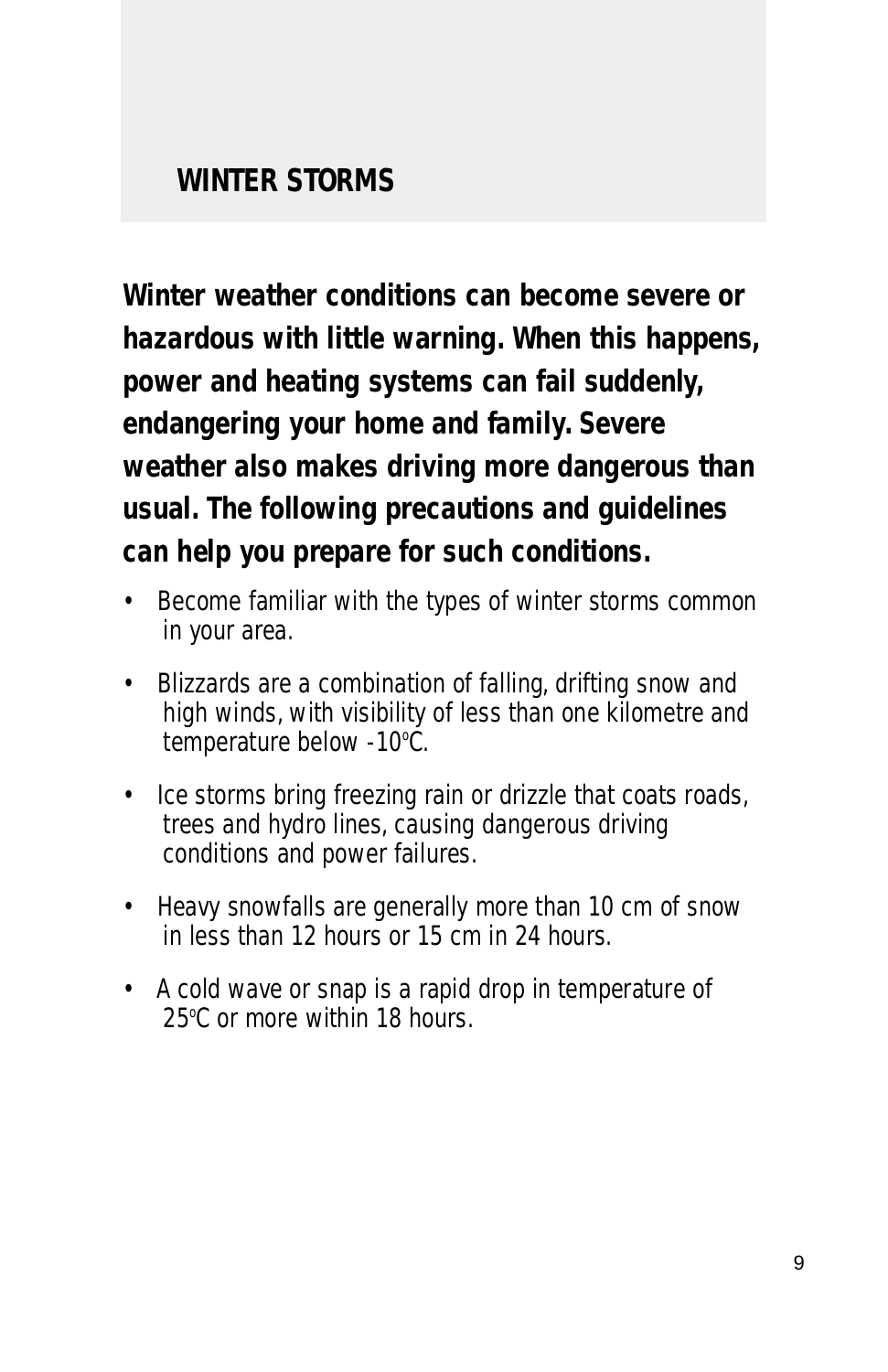# **AT HOME:**

You should always have the following materials ready in case of possible power/heat failures:

- a battery-powered radio;
- spare batteries;
- flashlights;
- candles and matches;
- extra food:
- medical supplies and emergency kit;
- antifreeze to protect plumbing;
- a Canadian Standards Association-approved heater and extra fuel (do not store fuel in the house).

#### *If your heating system or power fails:*

- Stay calm your home will stay warm for several hours.
- Avoid opening outside doors unnecessarily.
- Turn off all electrical appliances, if power has failed.
- Begin using your standby heating unit before the house cools down.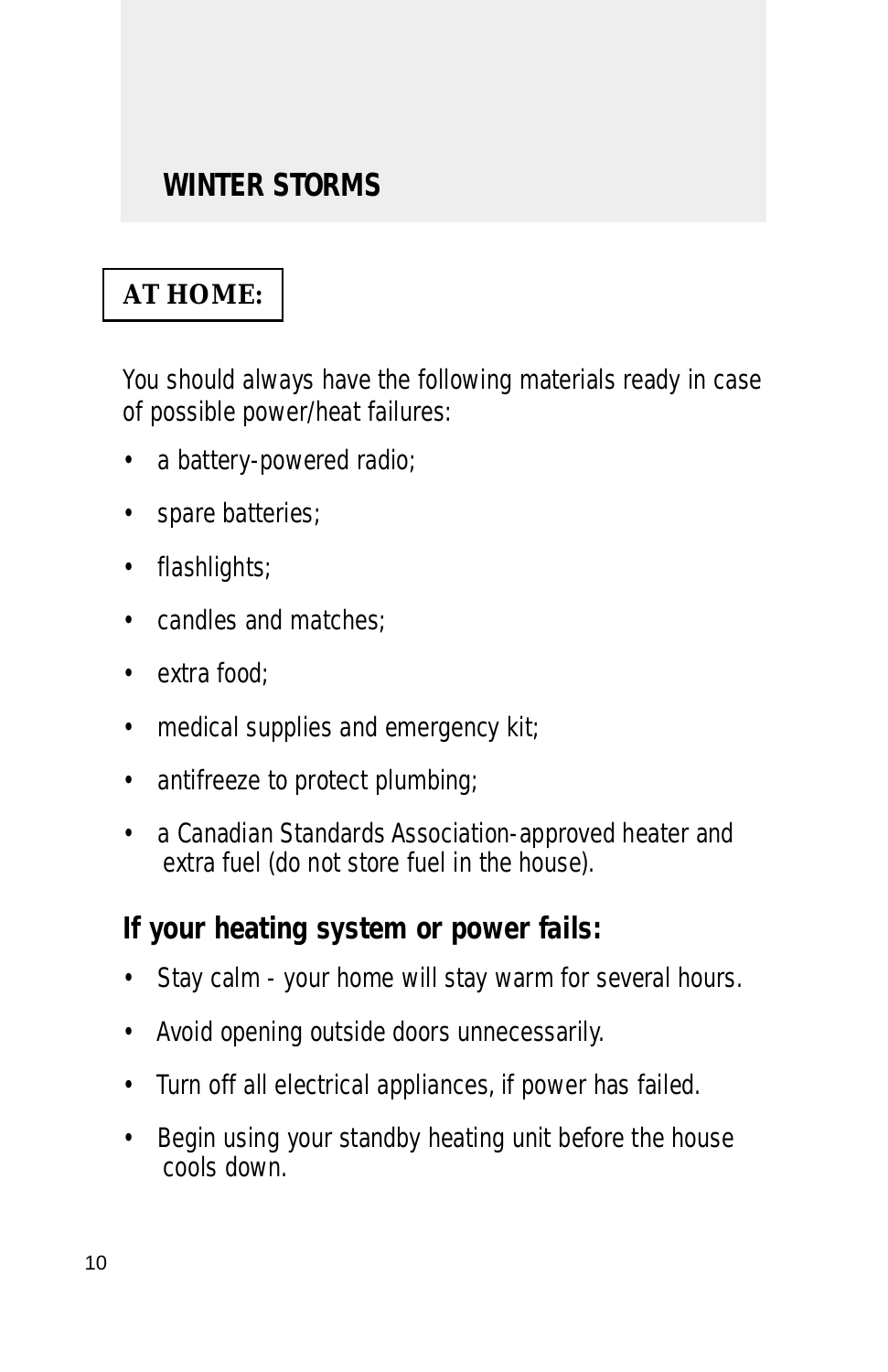## *If you must leave your home for an extended period of time:*

- Turn off the main electrical switch.
- If pipes are in danger of freezing, turn off the main water valve, drain the line by running taps, and put antifreeze in toilet bowls, sinks and bath drains (also turn off and drain the hot water heater).
- Cover the main water valve, inlet pipe, meter or pump with a blanket or insulating material.
- Check operating manuals of major appliances for frost protection measures.
- Listen to radio for emergency instructions.

#### *When power and heating systems have been restored:*

- Check your home thoroughly before restoring power and heat.
- Warm the house to slightly above normal to allow thorough drying.
- Turn on the main water valve and close taps, beginning with lower levels.
- Fill and turn on water heater.
- Flush toilets and drain sinks and tubs to dispose of antifreeze.
- Check food for spoilage.
- Turn on main electrical switch.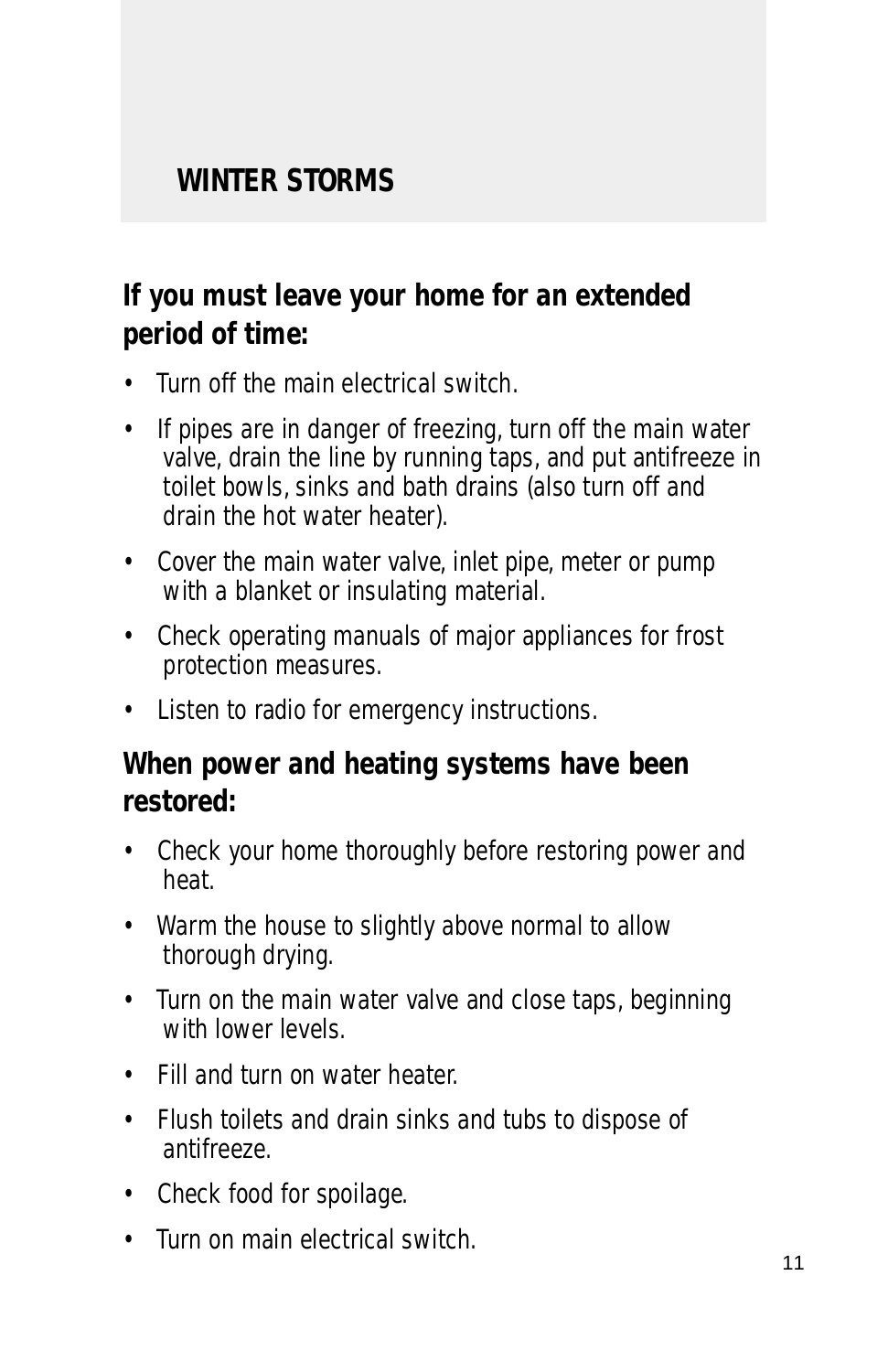## **ON THE ROAD:**

- The best safety precaution during severe winter weather conditions is not to travel. If you must drive, however, be prepared.
- Tune your car for winter driving (winter tires, antifreeze, oil, etc. as required) and keep the gas tank as close to full as possible, to avoid freezing.
- Tell family and friends your destination and estimated time of arrival.
- Drive on well-travelled roads.
- Listen to your car radio for weather updates.
- If weather conditions worsen, turn back, or stop at the nearest motel or at the side of the road, if necessary.
- Carry a winter survival kit.

#### *Your winter survival kit should include:*

- two coffee tins (one for a waste receptacle and the other to hold a candle for heat);
- candle (place in coffee tin and open a down-wind window for ventilation);
- matches:
- candy (jelly beans, hard candy or sugar cubes provide instant energy to maintain body heat);
- blanket or warm clothing such as snowmobile suit and  $\frac{1}{2}$  boots;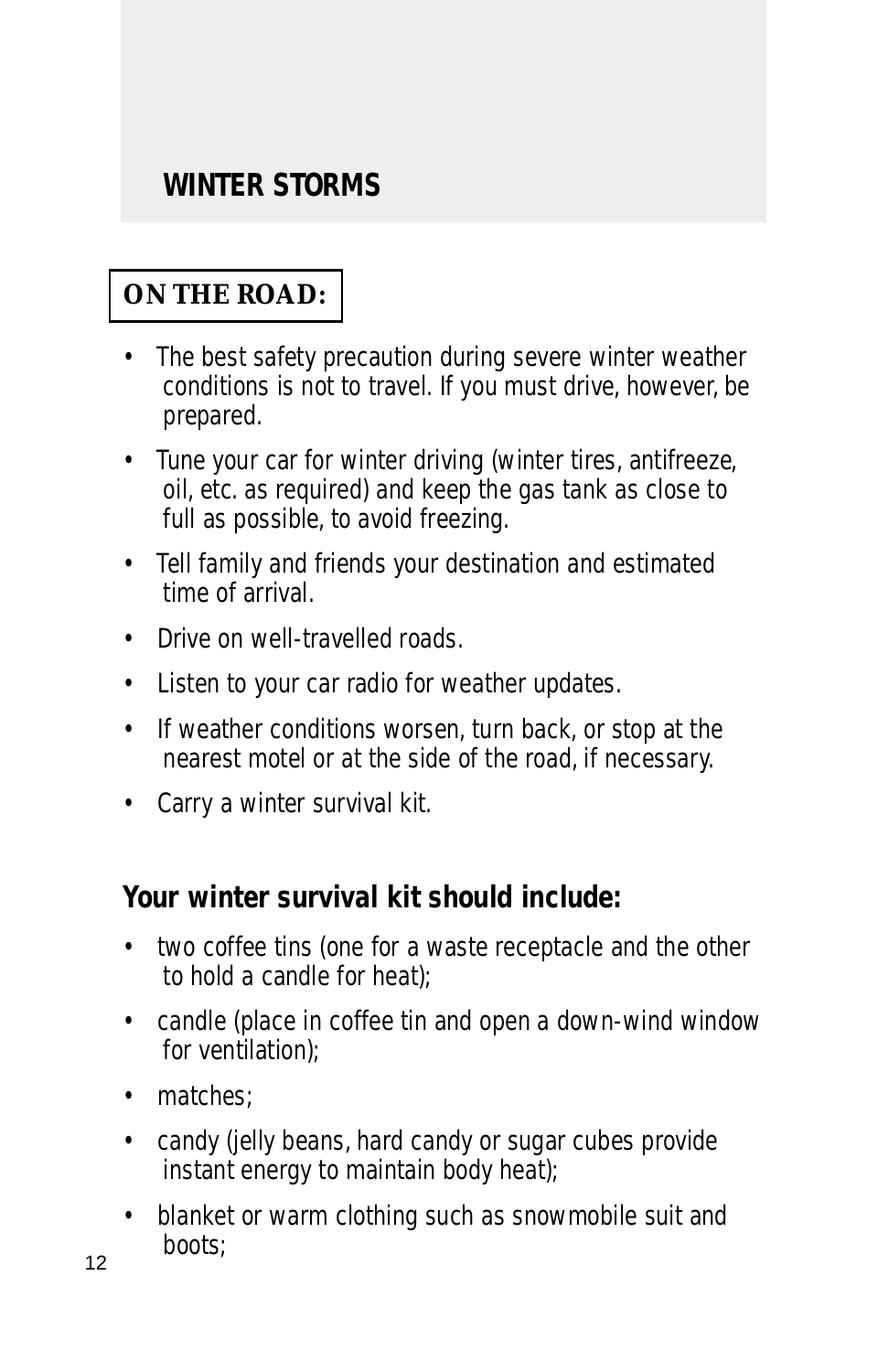- 12-hour thermal heat packs (to warm feet, hands, etc.);
- plastic garbage bag (to keep you dry);
- signal aids (red cloth for the antenna, whistle);
- flashlight and batteries;
- tools (screwdriver, pliers, tire change equipment, etc.);
- booster cables:
- bag of sand;
- gas line antifreeze;
- ice scraper and snow brush;
- shovel; and
- tire and towing chains.

## *If you become stranded:*

- do not panic;
- stay with your car;
- avoid exposure and over-exertion;
- ensure exhaust pipe is not blocked with snow;
- keep fresh air in car;
- run the engine sparingly for heat;
- avoid over-using headlights as they can wear down the battery;
- keep moving and exercising your arms and legs;
- do not fall asleep; and
- keep watch for searchers and other traffic.  $13$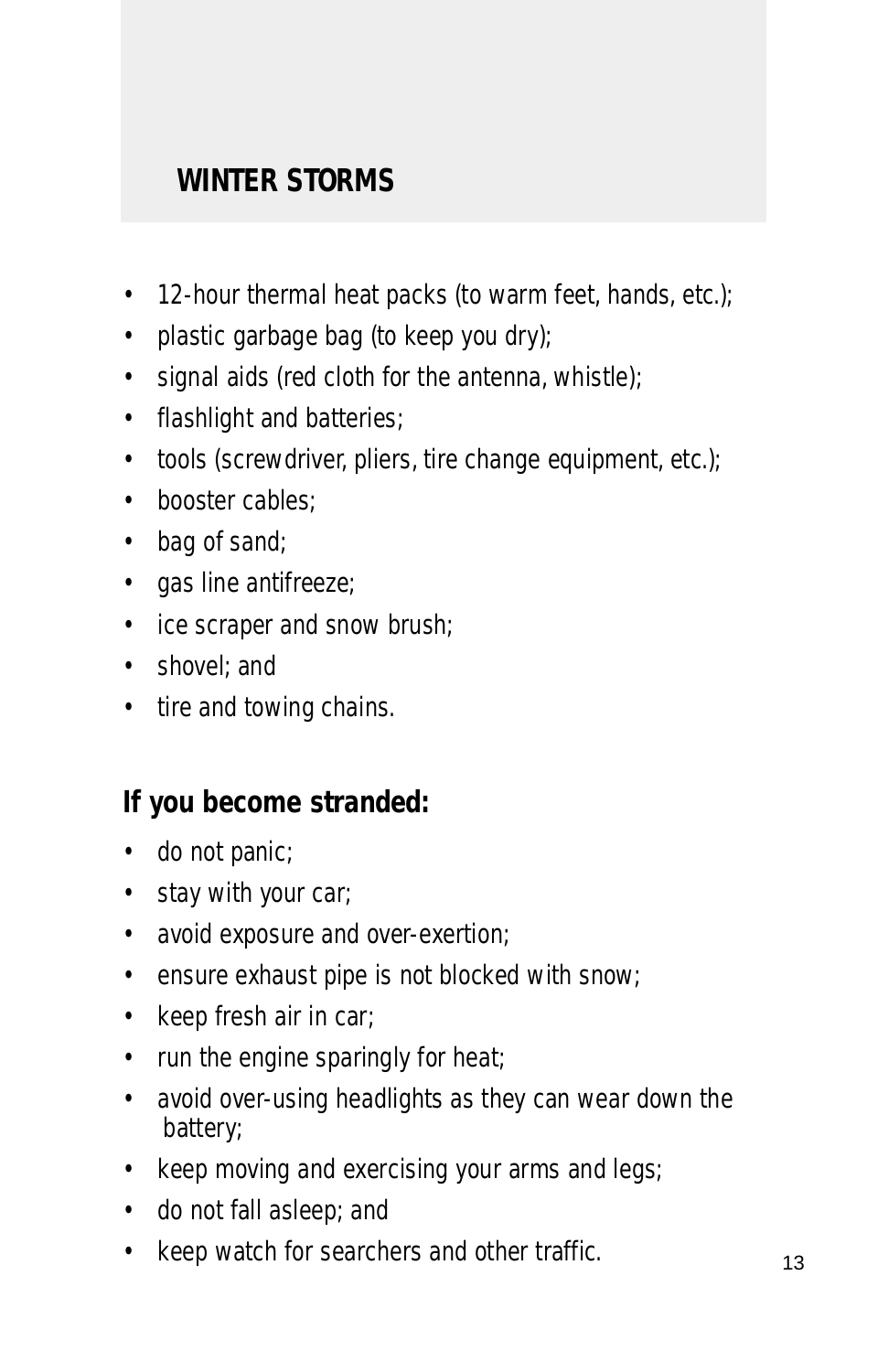*In Manitoba, summer storms can happen with little warning and develop quickly into severe weather conditions. Lightning, heavy rains, hail, strong winds and tornadoes can occur during such storms. Be aware of these hazards and know what to do if a severe storm threatens your area.*

There are two types of forecast alerts for summer storms:

- **Weather Watch** conditions indicate a storm may occur in a given area.
- **Weather Warning** a storm has developed and is moving into a specific area.

Know the difference between these two, and listen carefully to radio or television alerts when they are issued.

## *Precautions:*

When a storm is forecast, you should take several general precautions.

- Have a battery-powered radio and flashlight on hand in case of a power failure.
- If time permits, secure shutters, doors, windows and outdoor objects such as patio furniture.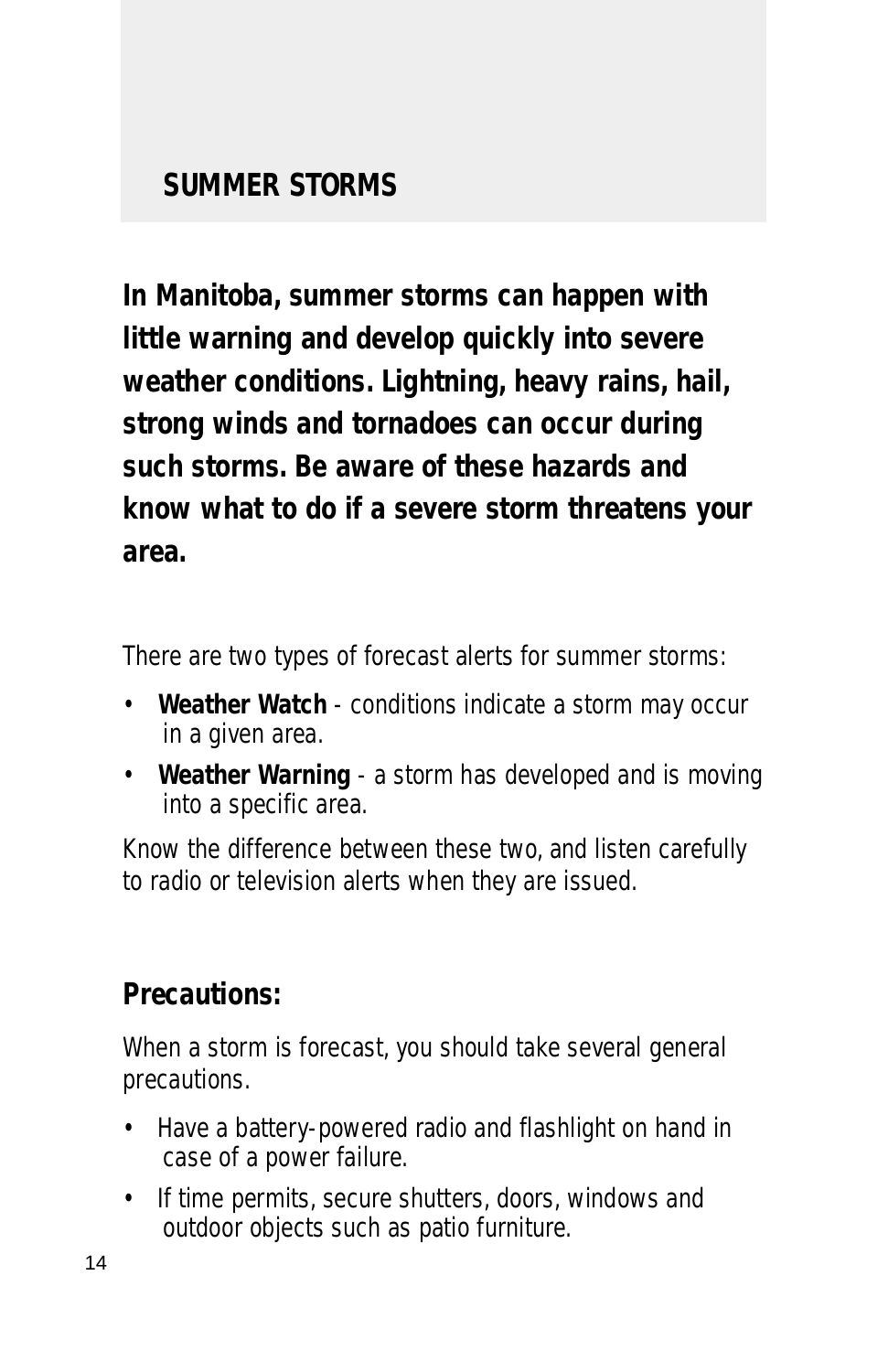- Disconnect sensitive electrical appliances such as televisions, stereos, computers, etc.
- If you are caught outdoors, seek shelter away from trees, telephone poles, etc.
- Avoid travelling if a weather warning is issued for your area.

# **LIGHTNING:**

# *Lightning is present in all thunderstorms and can be very dangerous. To avoid injury:*

- Stay indoors, away from windows, doors, fireplaces, etc.
- Do not touch metal pipes, or use sinks, bath or other electrical conductors, including the telephone.

## *If you are outdoors during a thunderstorm:*

- Seek shelter in a building, hollow or ditch.
- If no shelter is available, kneel on the ground, lean forward with your head lower than your back (but not touching the ground), and place your hands on your thighs.
- Stay away from metal objects such as fences, machinery, sheds, etc.
- Do not go swimming or boating.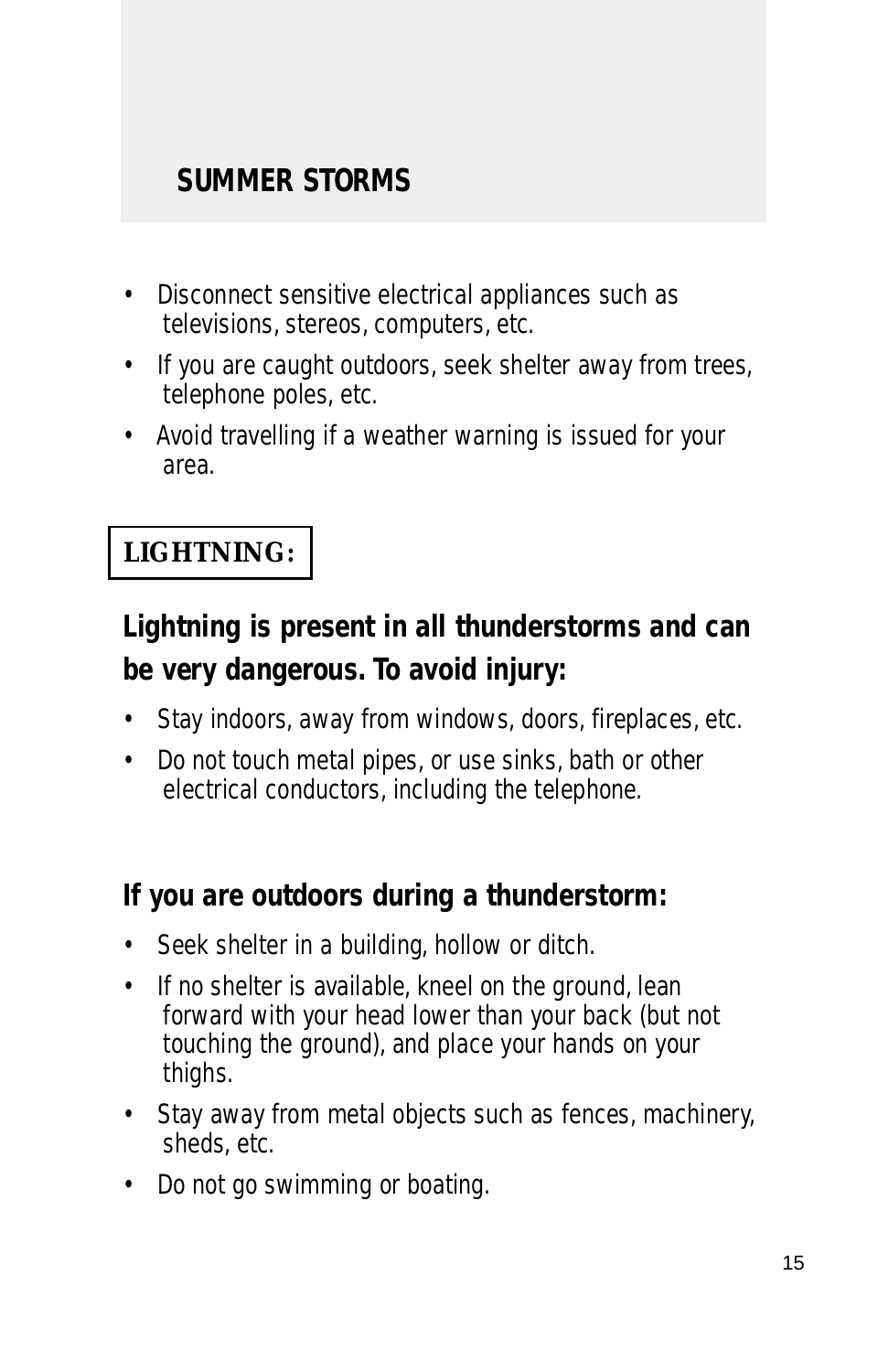#### *If you are in a car:*

- Stay inside and park away from trees.
- Avoid touching metal surfaces.

# **HAIL:**

Hail can be extremely hazardous, and can cause extensive damage in just a few minutes. To avoid injury and property damage:

- Where possible, move property indoors.
- Shelter cars, machinery and equipment in a garage or shed.
- If caught outdoors without shelter, crouch down and protect your head and neck.

## **TORNADOES:**

Manitoba's tornado season normally runs from May to August. Although tornadoes are most common in the southern areas of the province, they have been seen as far north as Thompson. If you sight a tornado or a tornado warning is issued for your area:

- Seek shelter in a basement or interior room away from windows.
- Take cover under solid furniture or mattresses.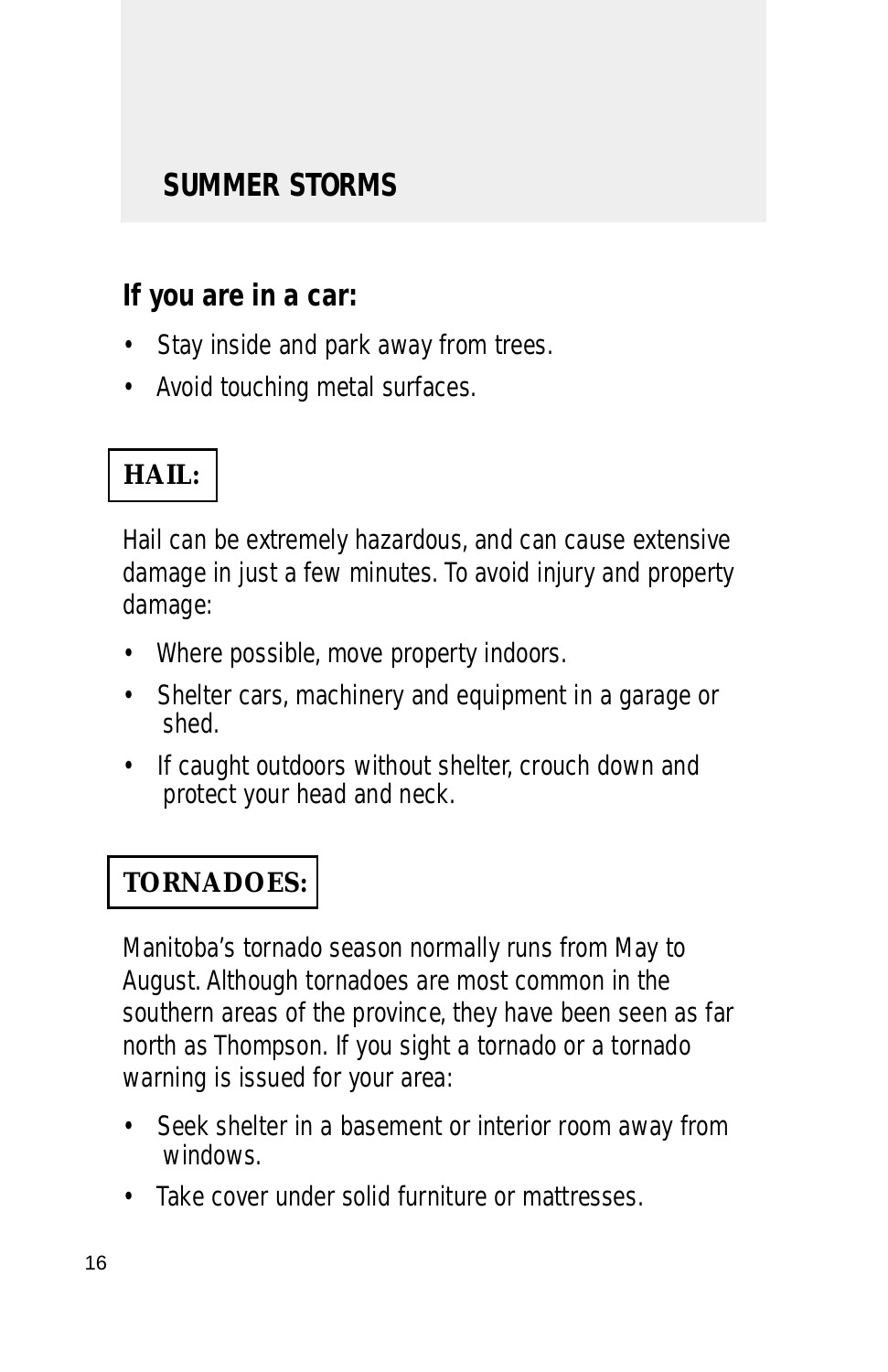- Do not stay in a parked car, truck or mobile home.
- If trapped outdoors, drive or walk away from the tornado's path at a right angle. If you cannot avoid the tornado, leave your vehicle and seek shelter, or lie in a ditch or a hollow.

## **SAFETY TIPS**

Plan ahead for weather emergencies. Take the time now to choose the best shelter within your home or office. Try to choose a small interior room or stairwell, ideally with walls reinforced with pipes (such as a bathroom) or concrete (the basement) on lowest floor of the building. Make sure everyone knows where to go and what precautions to take (see 18 and 19). Also, choose a meeting place where your family can gather after a severe storm to ensure that you are all safe and accounted for.

Maintain an emergency pack with battery powered flashlight, radio, tools for emergency repair, food supplies, first aid, blankets and extra clothing. Keep your car gas tank full, in case gas stations close down after a storm. If a severe weather watch is issued, bring all livestock to shelter, secure or put away loose objects like lawn furniture, listen for weather updates and watch the skies. When a warning is issued keep calm, close all windows and doors, bring children indoors and go to your shelter.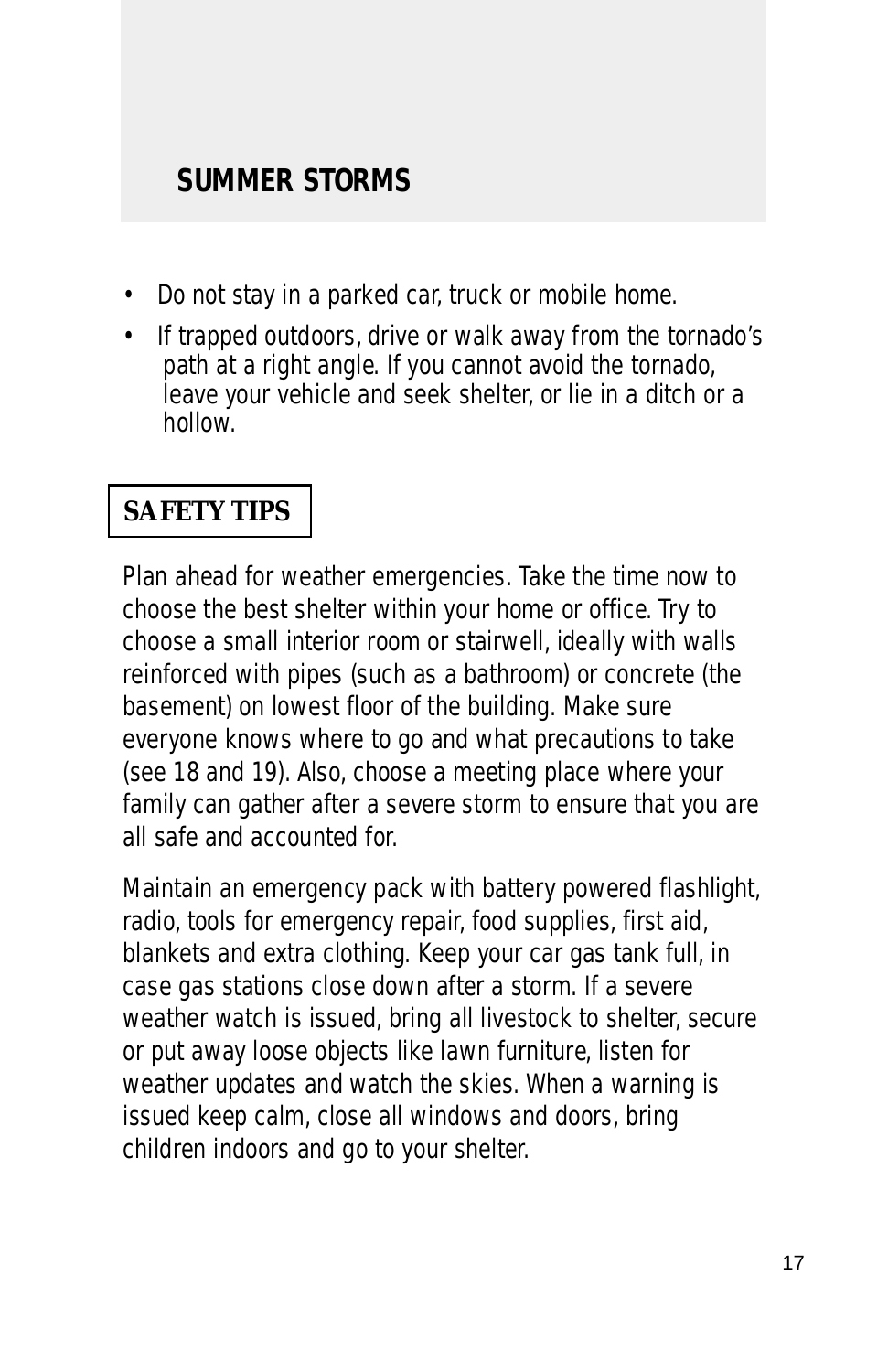# **WEATHER EVENT TABLE**

| Event            | <b>Weather In Building</b>                                                                                                                                                                                                                                                                                                                                                                                             | <b>Outside</b>                                                                                                                                                                                                                                                                                                                                                                                                                                                                                                                  | In Vehicle/<br><b>Mobile Home</b>                                                                                                                                                                                                                                                                                                                                        |
|------------------|------------------------------------------------------------------------------------------------------------------------------------------------------------------------------------------------------------------------------------------------------------------------------------------------------------------------------------------------------------------------------------------------------------------------|---------------------------------------------------------------------------------------------------------------------------------------------------------------------------------------------------------------------------------------------------------------------------------------------------------------------------------------------------------------------------------------------------------------------------------------------------------------------------------------------------------------------------------|--------------------------------------------------------------------------------------------------------------------------------------------------------------------------------------------------------------------------------------------------------------------------------------------------------------------------------------------------------------------------|
| <b>FLOODING</b>  | If house is in low<br>lying area be<br>prepared to move<br>to higher ground<br>during flood<br>watches.                                                                                                                                                                                                                                                                                                                | Seek shelter.<br>Do not try to walk<br>through flash<br>floods.                                                                                                                                                                                                                                                                                                                                                                                                                                                                 | Avoid driving<br>through flooded<br>areas. If caught<br>there, watch for<br>road washouts and<br>avoid dips and<br>underpasses.                                                                                                                                                                                                                                          |
| <b>LIGHTNING</b> | Close windows and<br>doors and keep<br>away from<br>windows, doors<br>and fireplaces.<br>Don't go outside<br>unless it is<br>absolutely<br>necessary.<br>Before the storm<br>hits, unplug<br>appliances<br>including radio,<br>television and<br>computers and do<br>not touch electrical<br>items or telephones<br>during the storm.<br>Do not take a bath<br>(both water and<br>metal are electrical<br>conductors). | Get inside vehicle<br>or building if<br>possible.<br>Avoid water and<br>objects that<br>conduct electricity<br>(such as a tractor,<br>golf clubs, or a<br>metal fence).<br>Do not stay in open<br>space or under tall<br>objects (trees,<br>poles).<br>If no shelter is<br>available, crouch<br>down, feet close<br>together with head<br>tucked down. If in a<br>group spread out,<br>keeping people<br>several yards apart.<br>Remember,<br>lightning victims<br>can be revived with<br>CPR even though<br>there is no pulse. | Stay in vehicle with<br>windows closed.<br>Be wary of downed<br>power lines that<br>may be touching<br>your car. You are<br>safe in the car, but<br>may receive a<br>shock if you step<br>outside.<br>Avoid touching<br>metal parts of<br>vehicle.<br>Do not drive, wait.<br>But don't park<br>under trees or<br>other tall objects<br>that may fall over<br>in a storm. |
| 18               |                                                                                                                                                                                                                                                                                                                                                                                                                        |                                                                                                                                                                                                                                                                                                                                                                                                                                                                                                                                 |                                                                                                                                                                                                                                                                                                                                                                          |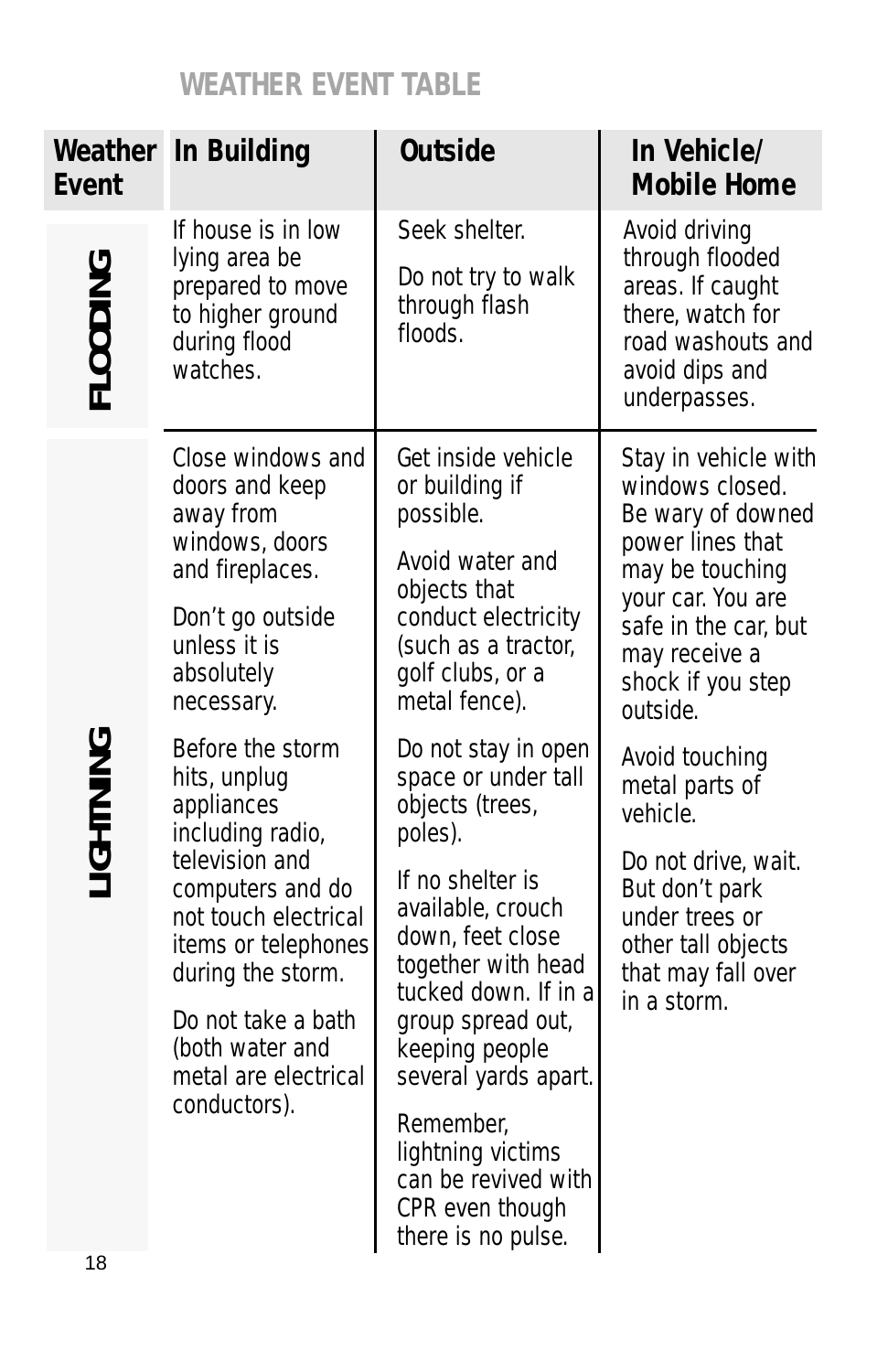# **WEATHER EVENT TABLE**

| Event        | <b>Weather In Building</b>                                                                                                                                                                                                                                                                                                                         | <b>Outside</b>                                                                                                                                                                                                                                                                                                                          | In Vehicle/<br><b>Mobile Home</b>                                                                                                                                                                                                                                                                                                                      |
|--------------|----------------------------------------------------------------------------------------------------------------------------------------------------------------------------------------------------------------------------------------------------------------------------------------------------------------------------------------------------|-----------------------------------------------------------------------------------------------------------------------------------------------------------------------------------------------------------------------------------------------------------------------------------------------------------------------------------------|--------------------------------------------------------------------------------------------------------------------------------------------------------------------------------------------------------------------------------------------------------------------------------------------------------------------------------------------------------|
| WIND/TORNADO | Stay inside with<br>doors and windows<br>shut. Stay away<br>from windows,<br>doors and exterior<br>walls.<br>Go to small, Interior<br>rooms or Stairwell<br>on lowest floor of<br>building<br>(bathrooms are<br>often the best<br>choice).<br>If possible crouch<br>under heavy<br>furniture.<br>Protect your head<br>with cushion or<br>mattress. | Seek shelter<br>immediately in a<br>building (not a car<br>or mobile home).<br>If no shelter is<br>available, lie flat in<br>a low dry spot<br>(ravine or ditch) or<br>under a low bridge.<br>Keep alert for flash<br>floods.<br>Protect your head.<br>As a last resort,<br>hang on tightly to<br>the base of a shrub<br>or small tree. | Do not stay in<br>vehicle or mobile<br>home, and do not<br>try to outrun<br>tornado by driving,<br>especially in<br>populated areas.<br>If possible, run to<br>nearby solid<br>structure (shelter<br>or building).<br>If no solid structure<br>is nearby, lie flat in<br>dry ditch or ravine.<br>Keep alert for flash<br>floods.<br>Protect your head. |
| —<br>F<br>F  | Stay away from<br>windows and glass<br>doors.<br>Be alert for signs<br>of high winds or<br>tornado (especially<br>if hail is large) and<br>follow tornado<br>precautions if<br>necessary.                                                                                                                                                          | Seek cover, face<br>away from wind<br>and protect your<br>head.<br>Be alert for signs<br>of high winds or<br>tornado (especially<br>if hail is large) and<br>follow tornado<br>precautions if<br>necessary).                                                                                                                            | Keep head and<br>face away from<br>windows.<br>Be alert for signs<br>of high winds or<br>tornado (especially<br>if hail is large) and<br>follow tornado<br>precautions if<br>necessary.                                                                                                                                                                |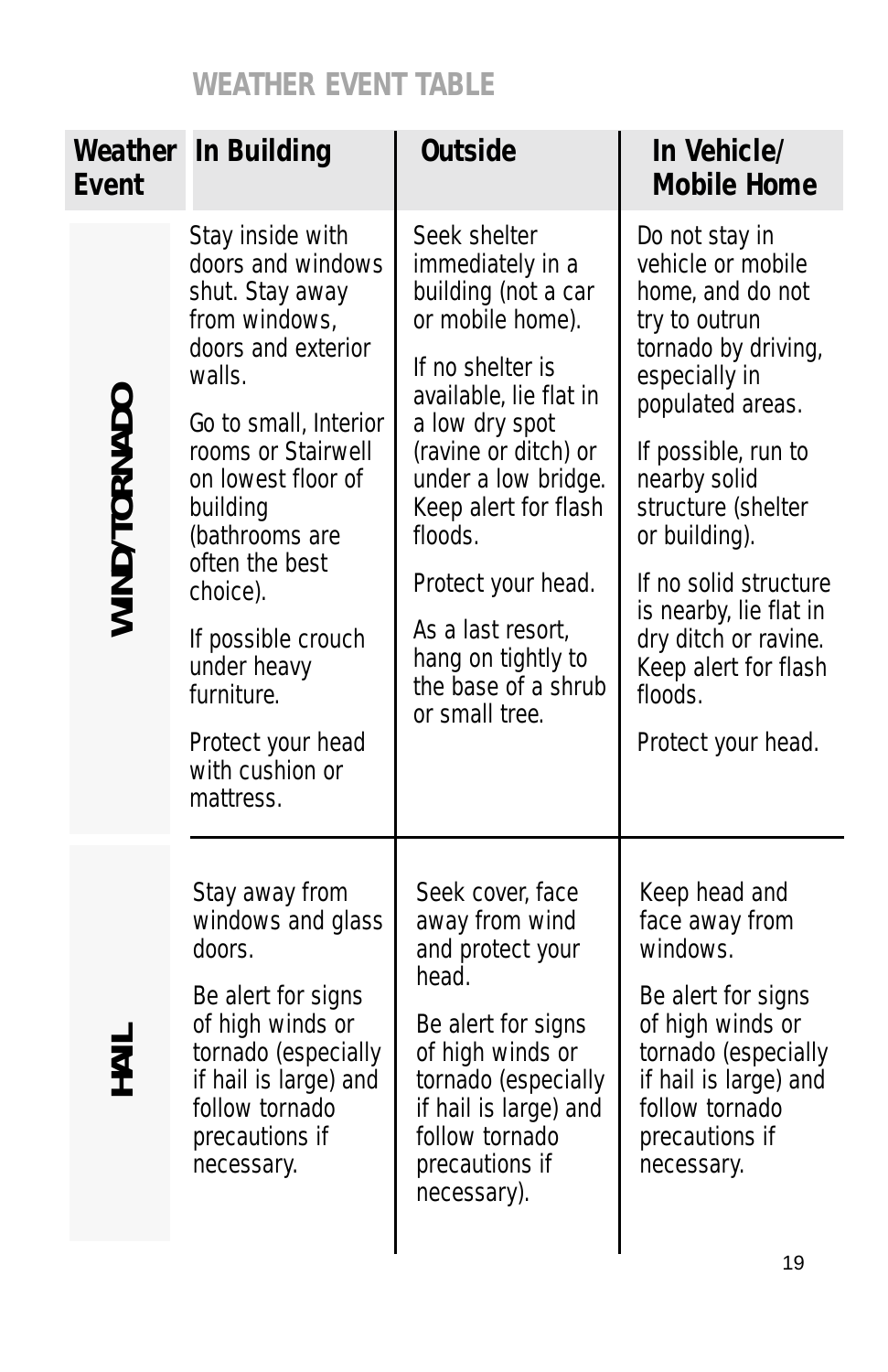# **IF YOU MUST EVACUATE**

# *The following items should be included in or with your emergency kit:*

- flashlight;
- battery-powered radio;
- spare batteries (for flashlight, radio and medical equipment);
- first-aid kit;
- extra suitable clothing;
- special aids equipment (walkers, hearing aids);
- essential medications;
- toiletries and other personal items (dentures, extra eyeglasses;)
- a list of any special dietary needs;
- the completed emergency list at the back of this booklet;
- personal identification cards (driver's licence, social insurance, Manitoba Health, Blue Cross or other medical insurance).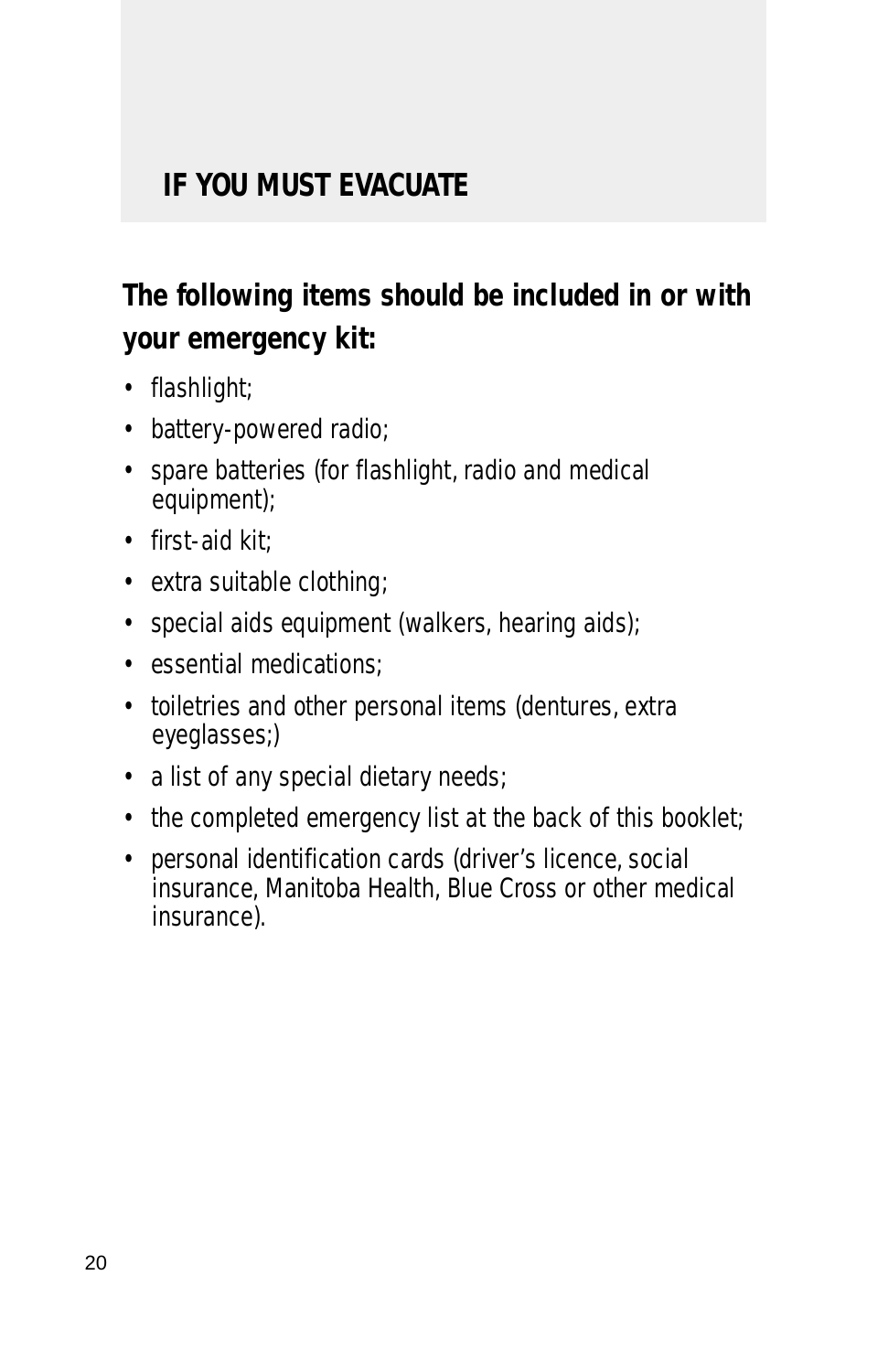## **POISONING**

If you suspect a person has come in contact with poison, follow these steps:

- Call for an ambulance immediately, if needed.
- Try to identify the poison container(s). Keep the container(s) to show the doctor, or read the information when you call the Poison Control number.
- Be sure you do not become a victim. Move away from the source of poison fumes. Get to fresh air and move the victim to fresh air.

If the poison comes in contact with the skin or eyes:

- Flood the area with cold running water for 15 minutes. Be sure to flush eyes gently.
- Remove any contaminated clothing.
- Do not use any chemical antidotes.

#### *For further assistance contact:*

#### *Poison Control Centre*

*24-Hour Number 1-204-787-2591*

*(In Winnipeg 911)*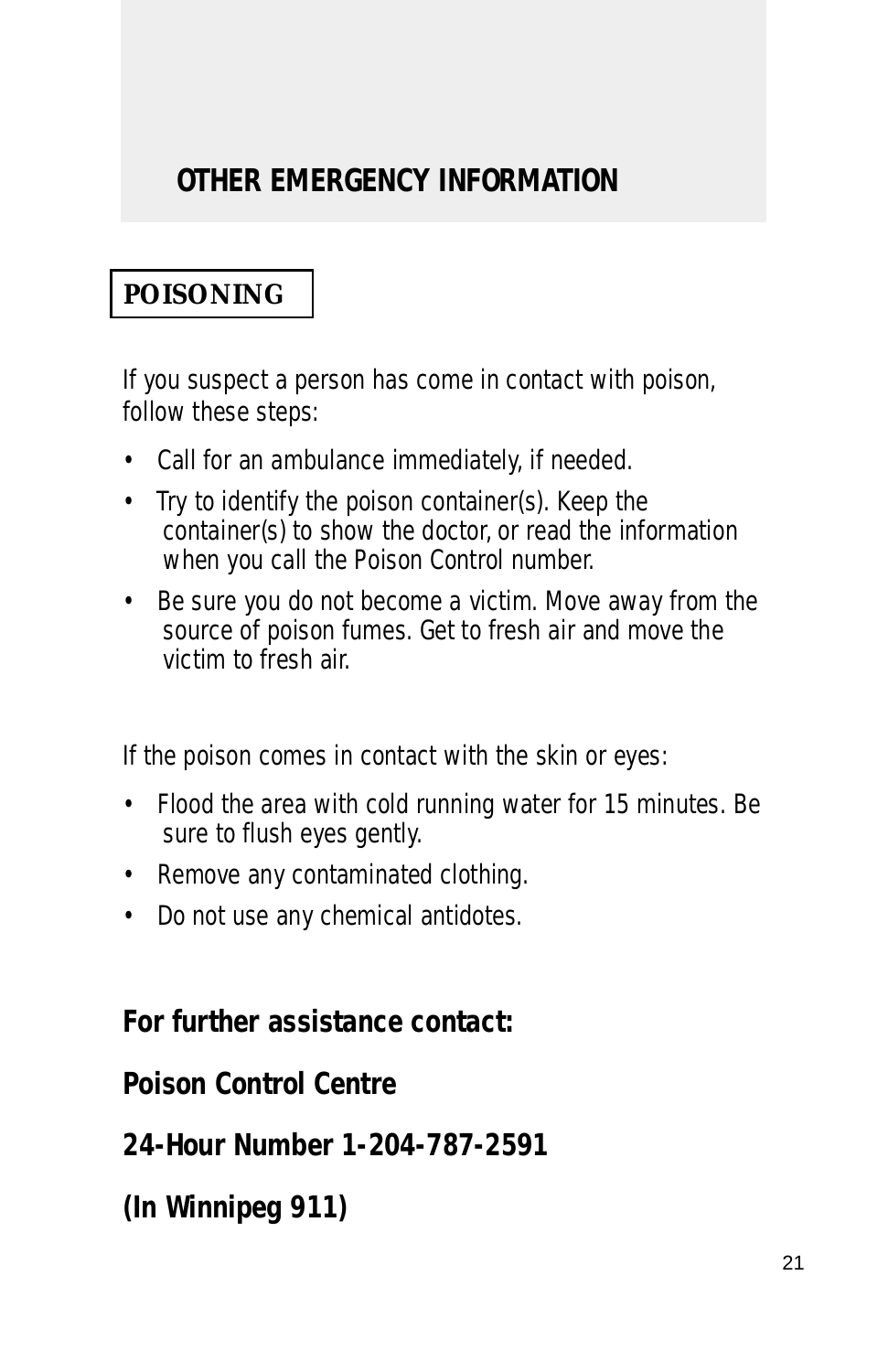# **EYE INJURIES**

Eye injuries can be very serious. Always use caution and seek professional help as soon as possible.

#### *Chemicals in eye:*

Wash eyes immediately with large amounts of fresh cold water for at least 15 minutes.

## *Foreign body in eye:*

Never rub eye and DO NOT try to remove embedded foreign objects.

#### *Puncture wounds:*

Puncture wounds to the eye are very serious. Cover both eyes lightly with bandages and seek help as soon as possible.

## **BURNS AND SCALDS**

For burns or scalds caused by fire, hot solids, hot liquids or the sun, follow the guidelines below:

- Cool affected part with cold water and ice to relieve pain.
- Remove rings and bracelets before swelling begins.
- Cover with clean cloth and secure lightly with bandage.
- If burn or scald is larger than a quarter, transport the 22 victim to the hospital for treatment.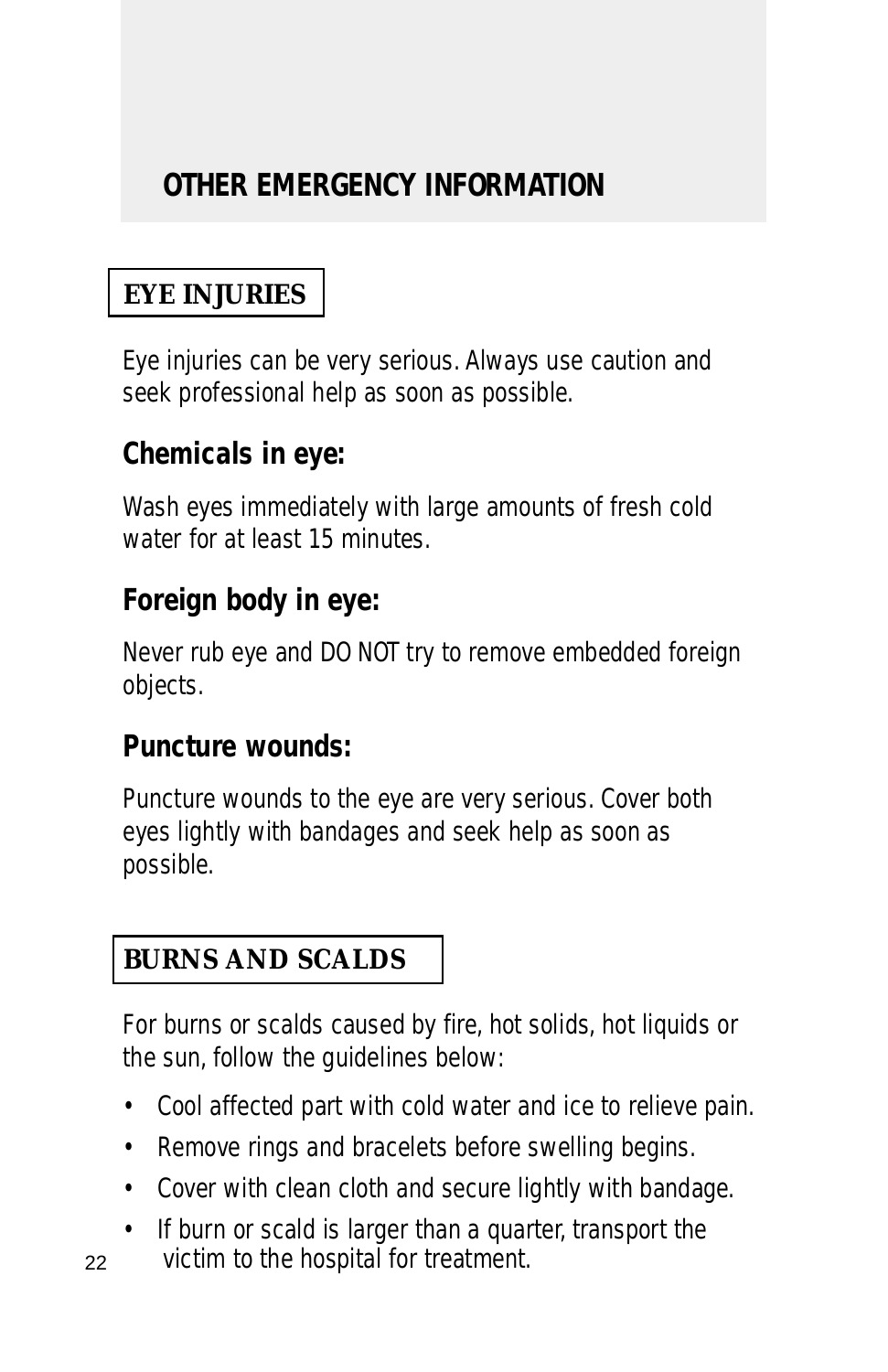- Never breathe on, cough on, or touch a burn.
- Never open blisters.
- Never tear away clothing stuck to a burn.
- Never apply medications, ointment, or greasy substances to a burned area.

## *Dry or liquid chemical burns:*

- Brush off dry chemicals.
- Flood with running water.
- Cover with clean dressing and bandage lightly.

## *Electrical burns:*

- Before touching victim be sure electricity is turned off.
- Cover burns with clean dressing and bandage lightly.

# **COLD AND HEAT EXPOSURE**

#### *Cold exposure:*

Cold exposure will cause loss of body heat. Follow the guidelines below:

- Remove any wet or damp clothing.
- Wrap in sleeping bag, blankets, or warm and dry clothing.
- Warm the victim by using your own body heat.
- Light a fire for warmth, if possible.
- If the victim is conscious, give warm drinks but NO alcoholic drinks.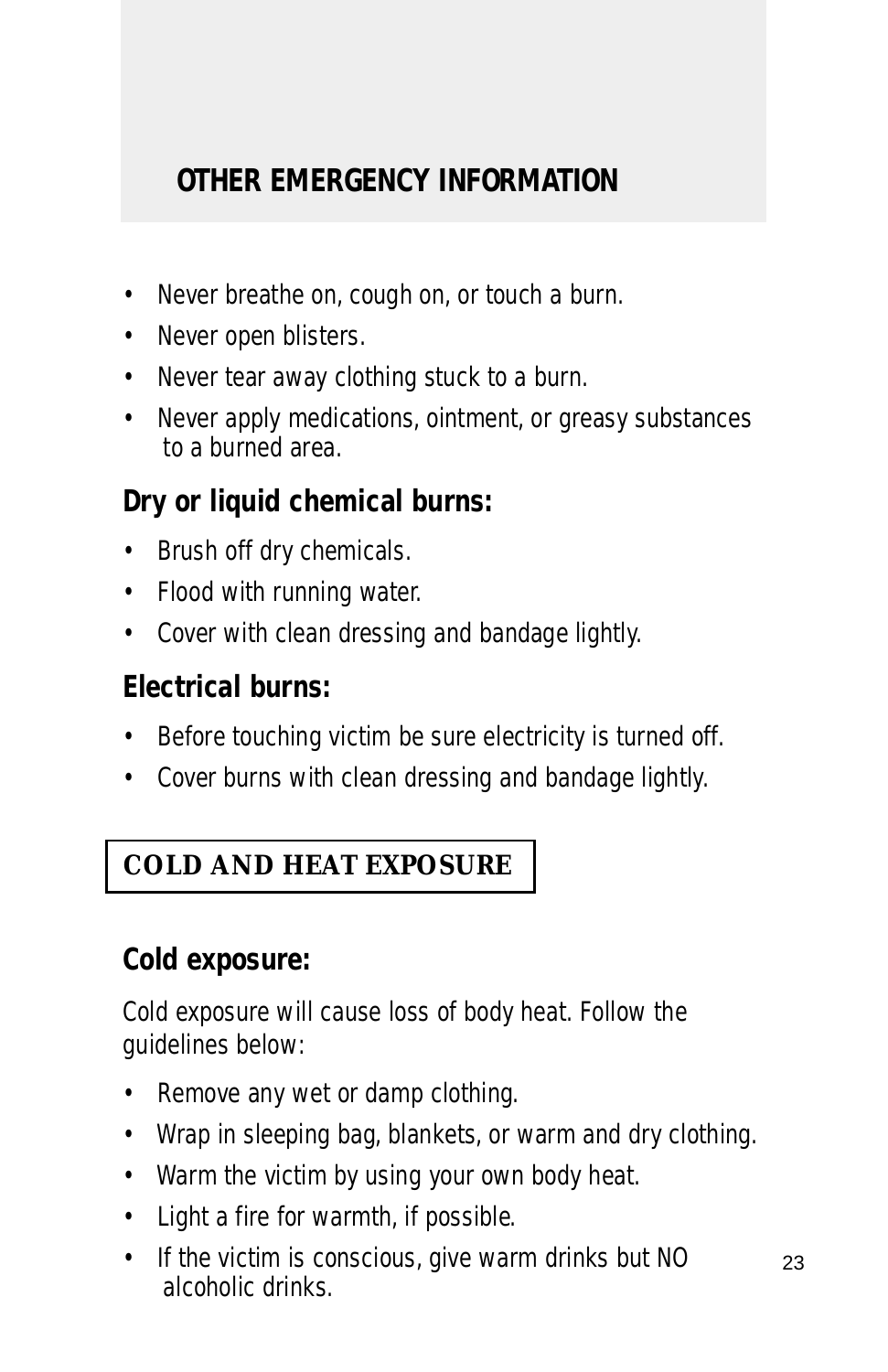## *Heat Exhaustion:*

The cause of heat exhaustion is excessive exposure to heat with loss of body fluids and subsequent straining of the heart and circulatory system.

#### **Treatment:**

- Move victim to a cool or shady area.
- If the victim is conscious, give fluids to drink, but NO alcohol.
- If unconscious, ensure victim's air passage is clear.

## *Heat Stroke:*

The cause of heat stroke is a high body temperature with the inability to sweat and poor blood circulation to the brain. This condition is very serious and can cause death.

#### **Treatment:**

- Move victim to cool area.
- Decrease body temperature by sponging the body with cold water and ice.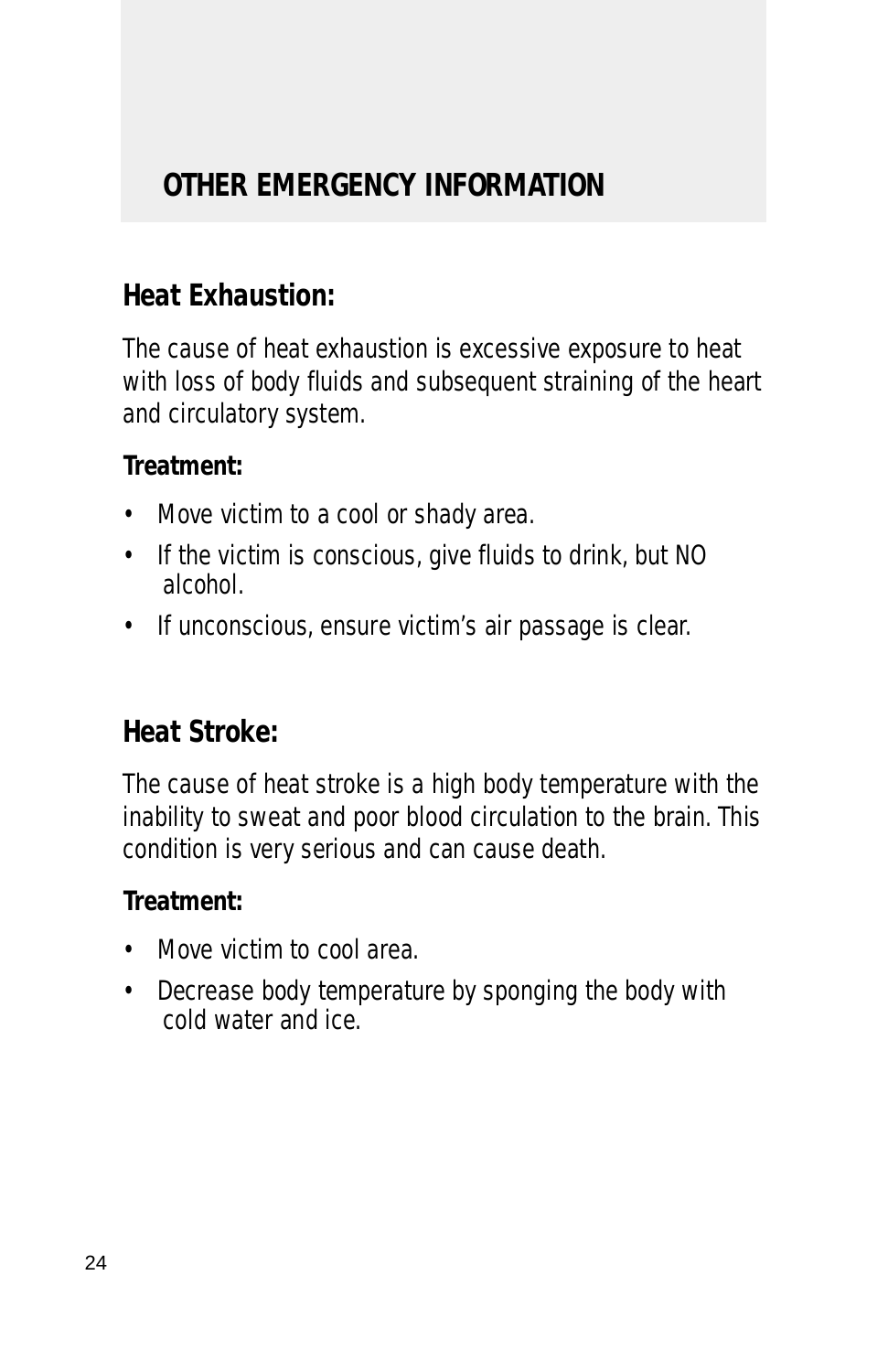#### **EMERGENCY RESPONSE INFORMATION KIT**

*The goal of E.R.I.K. is to improve the accessibility of vital information in an emergency. It ensures seniors have a standard package of health information placed in a common location and available to paramedics and other health care providers. This program assists seniors with independent living and provides a valuable personal health safety package to seniors. It eases concerns of caregivers and helps emergency response personnel give focused service in an emergency.*

E.R.I.K. contains an information brochure, a Health Information Form, a Health Care Directive Information sheet and form, an organ donation card, a donation slip, a slot to insert a business card (contact or sponsor) and a sticker for the front door of a residence. To enquire if an E.R.I.K. is available in your community, call your local community resource council (CRC). For a list of CRC, please call the Seniors Information Line at 945-6565 in Winnipeg, or toll-free 1-800-665-6565.

✃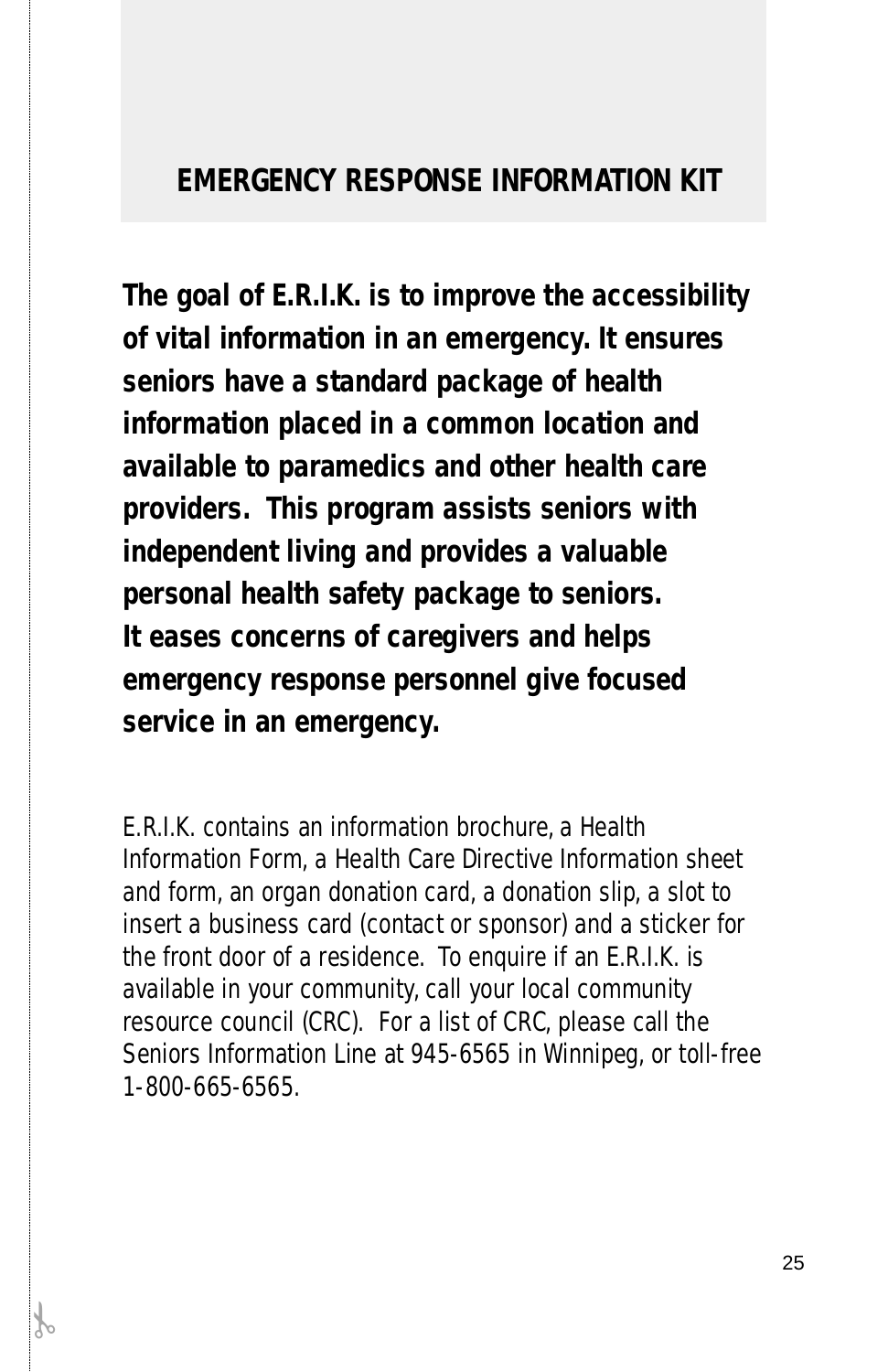# **EMERGENCY LIST**

If you are injured during an emergency situation and unable to help yourself, this list will enable your family/friends or an emergency worker to assist you.

The following is a list of my special requirements (special equipment, aids, supplies, allergies, other needs):

\_\_\_\_\_\_\_\_\_\_\_\_\_\_\_\_\_\_\_\_\_\_\_\_\_\_\_\_\_\_\_\_\_\_\_\_\_\_\_\_\_\_\_\_\_\_

\_\_\_\_\_\_\_\_\_\_\_\_\_\_\_\_\_\_\_\_\_\_\_\_\_\_\_\_\_\_\_\_\_\_\_\_\_\_\_\_\_\_\_\_\_\_

\_\_\_\_\_\_\_\_\_\_\_\_\_\_\_\_\_\_\_\_\_\_\_\_\_\_\_\_\_\_\_\_\_\_\_\_\_\_\_\_\_\_\_\_\_\_

\_\_\_\_\_\_\_\_\_\_\_\_\_\_\_\_\_\_\_\_\_\_\_\_\_\_\_\_\_\_\_\_\_\_\_\_\_\_\_\_\_\_\_\_\_\_

List the prescription number, name and purpose of each of your medications. (Example: #34567, Insulin, Diabetes)

✃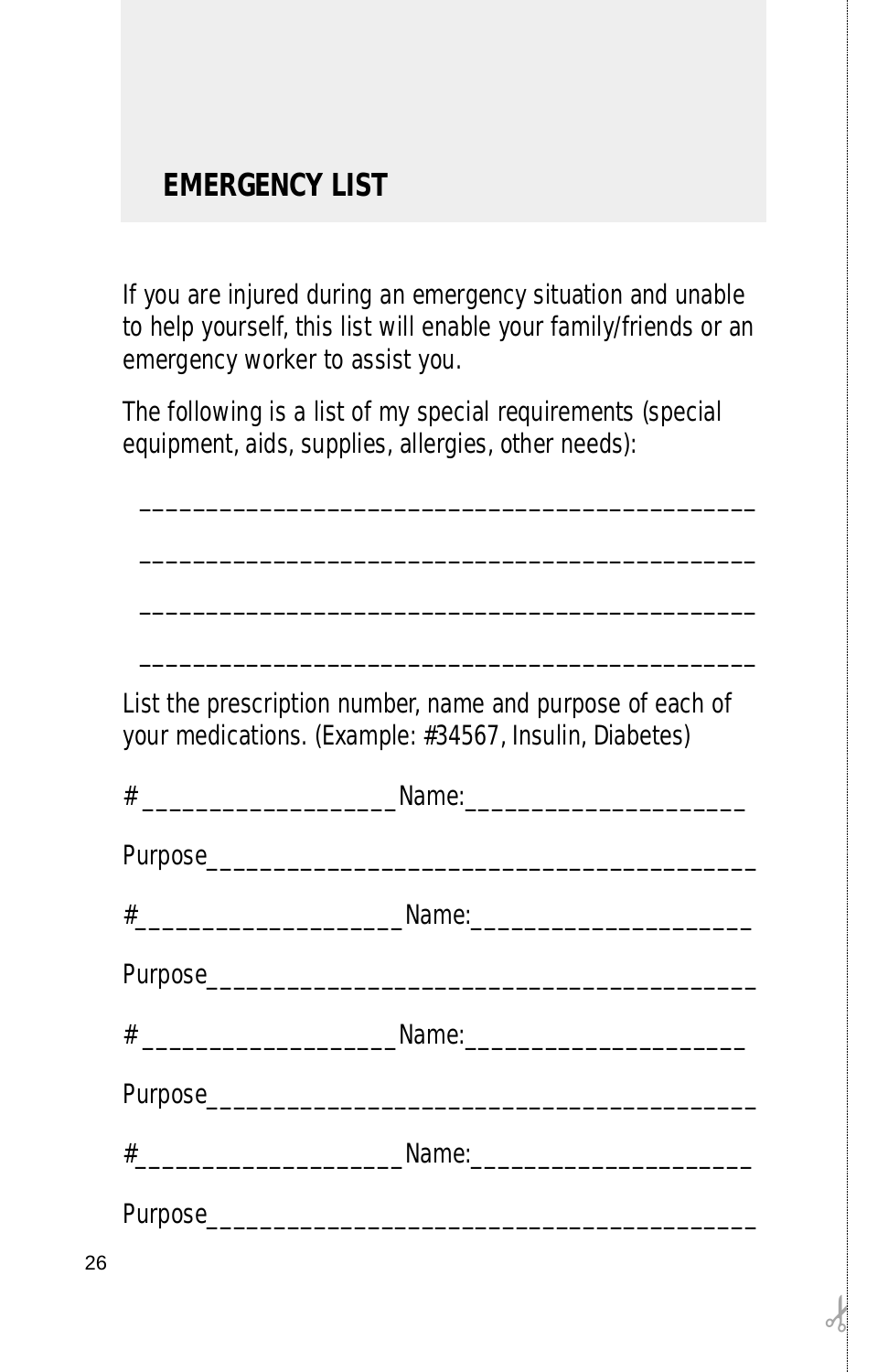# **EMERGENCY LIST**

✃

| <b>Blue Cross or other</b>                                    |  |
|---------------------------------------------------------------|--|
|                                                               |  |
| List contact information for family members, friends,<br>etc. |  |
|                                                               |  |
|                                                               |  |
|                                                               |  |
|                                                               |  |
|                                                               |  |
|                                                               |  |
|                                                               |  |
|                                                               |  |
|                                                               |  |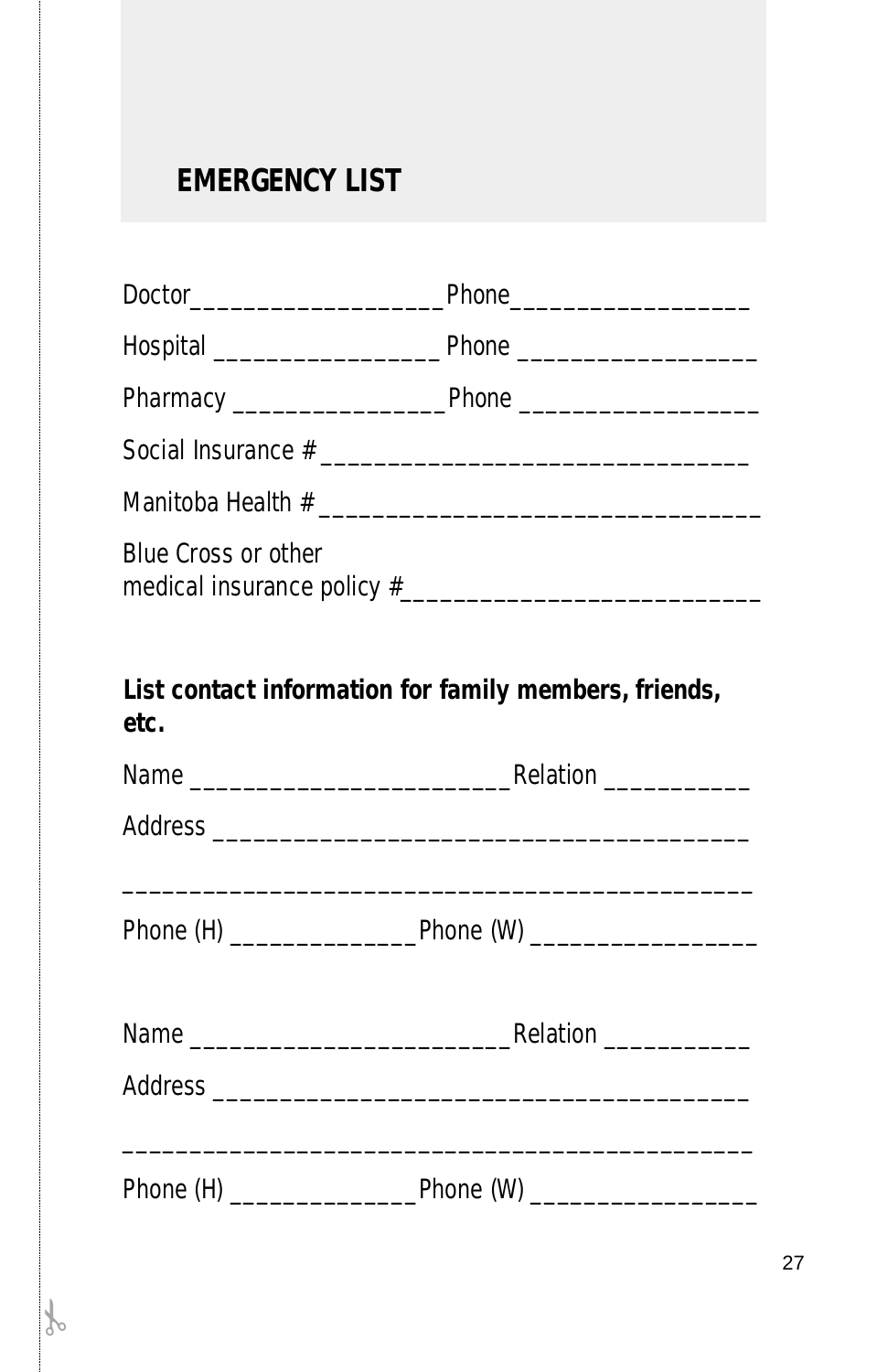# **EMERGENCY LIST**

# *General Information on Emergency Preparedness for Seniors*

- Determine what emergencies could occur in your area.
- Meet with family or residents of senior citizen homes to discuss the dangers of fire, severe weather, flood and other emergencies.
- Discuss how to respond to each emergency that could occur.
- Discuss what to do about power outages and personal injuries.
- Draw a floor plan of your home or residence and mark two escape routes from each room.
- Learn how to turn off the water, gas and electricity at main switches.
- Know how to use home fire extinguishers.
- Post emergency telephone numbers near telephones.
- Turn on a battery-powered radio for emergency information.
- Pick one out-of-area and one local friend or relative for family members to call if you are separated by an emergency.
- Pick two meeting places: a) a place near your home in case of fire; b) a place outside your neighbourhood in case you cannot return home after the emergency.
- Keep family records in a water and fireproof container.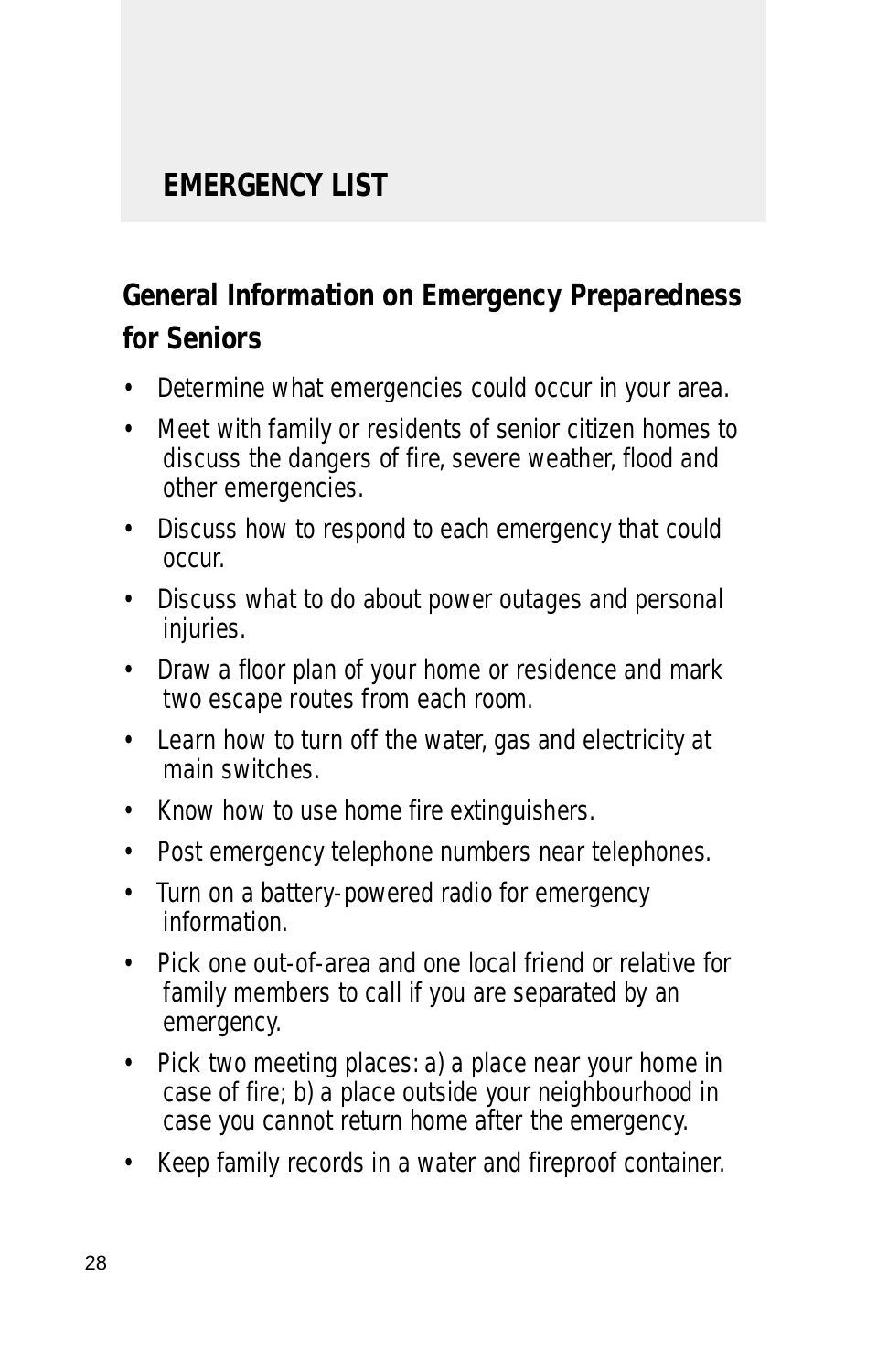# **CHECKLIST**

## *Prepare an Emergency Supplies Kit*

- Keep a good supply of water on hand: one gallon per person per day. Store water in a sealed, unbreakable container. Replace stored water every six months.
- Have a supply of non-perishable packaged or canned food and a non-electric can opener on hand.
- Have a change of clothes, rain gear and sturdy shoes nearby.
- Be sure blankets or sleeping bags are available.
- Have a first aid kit and prescription medicines in your kit.
- Keep an extra pair of eyeglasses on hand.
- Have a battery-powered radio, flashlight and extra batteries for emergencies.
- Have credit cards, cash and traveler's cheques available.
- Keep an extra set of car keys close at hand.
- Have ready a list of family physicians, a list of important family information, the style and serial number of medical devices, such as pacemakers, stored in your emergency kit.
- See to the needs of elderly or disabled family members by keeping on hand special items for their use.